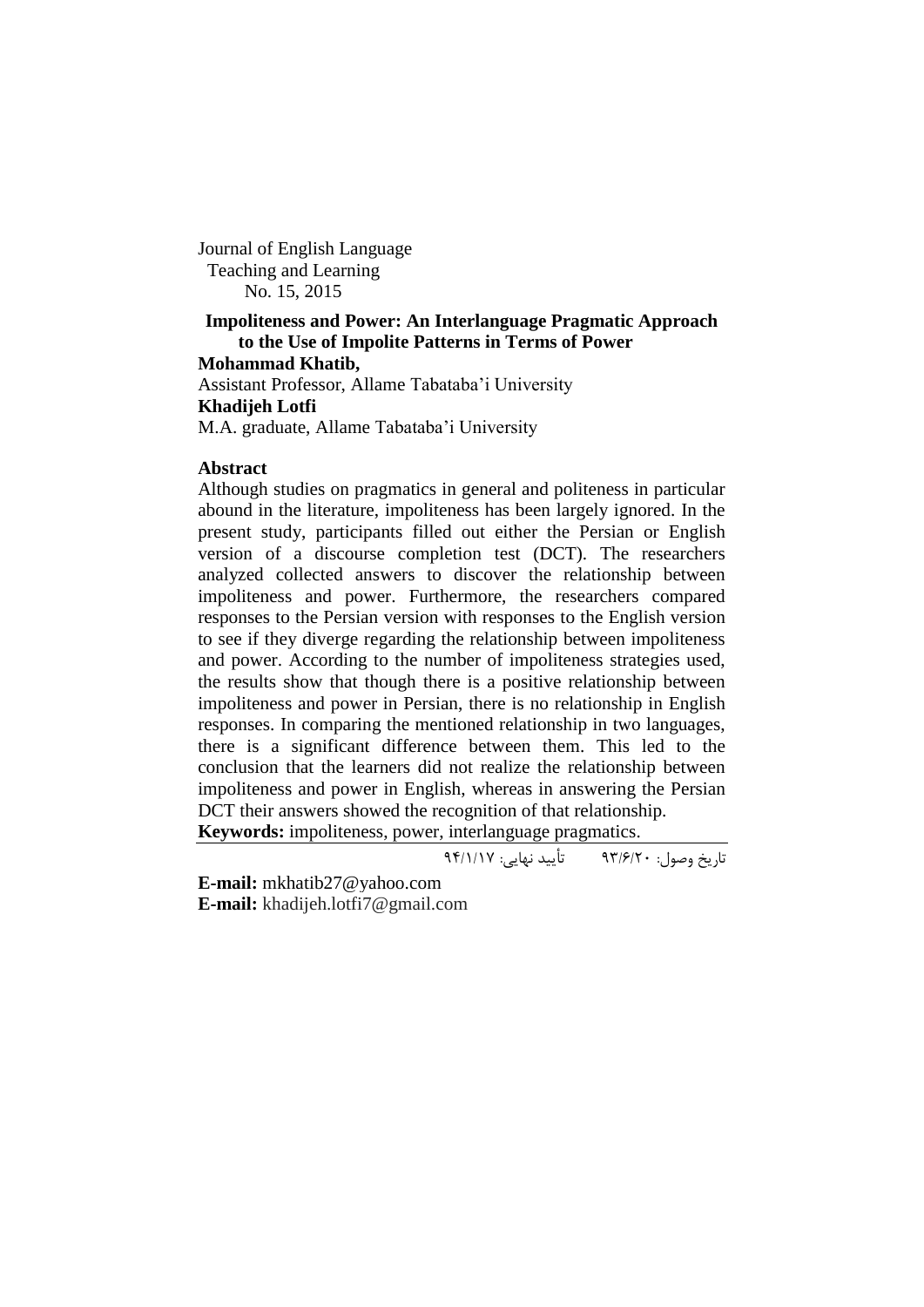### **Introduction**

There are a lot of studies focusing on interlanguage pragmatics (Bardovi-Harlig, 1996 &1999; Blum-Kulka, 1982; Cohen, 2008; Kasper, Rose & Kasper, 2001 and Walters, 2007 among others) and politeness theory (Bargiela-Chiappini, 2003; Meier, 1997; and Myers, 1989 among others). These subjects were also investigated by Iranians (Eslami-Rasekh, 2005; Heidari, 2010; Khakzad-Esfahlan, 2010 and Monfaredi, 2010). But when it comes to a recently introduced concept such as impoliteness or power, a concept which although rather old and frequently used, has recently joined linguistics, finding directly relevant studies seems rather difficult. Lowe (2009) in a review of the book *"Impoliteness and Language"* noted that,

… until quite recently, only a small number of studies (Lachenicht, 1980; Austin, 1990; Culpeper, 1996; Kienpointner, 1997) directly and specifically addressed the area of impoliteness. Thankfully this has changed in the past few years, and there has been an explosion in the interest taken in impoliteness phenomena, almost to the extent of rivaling politeness […] and a special edition of The Journal of Politeness Research 4 (2) (2008) was dedicated entirely to the discussion of impoliteness. (p. 1865)

The above mentioned studies have rarely referred to the relationship between impoliteness and power. Only Bousfield and Locher (2008) in a book titled "Impoliteness in Language: Studies on its Interplay with Power in Theory and Practice", have discussed this relationship quite comprehensively. In the articles in this book, the studies are mostly based on discourse analysis (DA) and they analyze interactions in specific contexts such as political interaction, legally licensed interaction, and workplace interaction. Moreover, in these studies the results are mostly based on the researcher's interpretation of one person's performance. This study tends to work on this rarely addressed subject with reference to educational policies. With a cursory look on the commonly used materials for teaching languages (especially English), it is quite clear that implicit in their content are different politeness strategies or techniques. Impolite language is,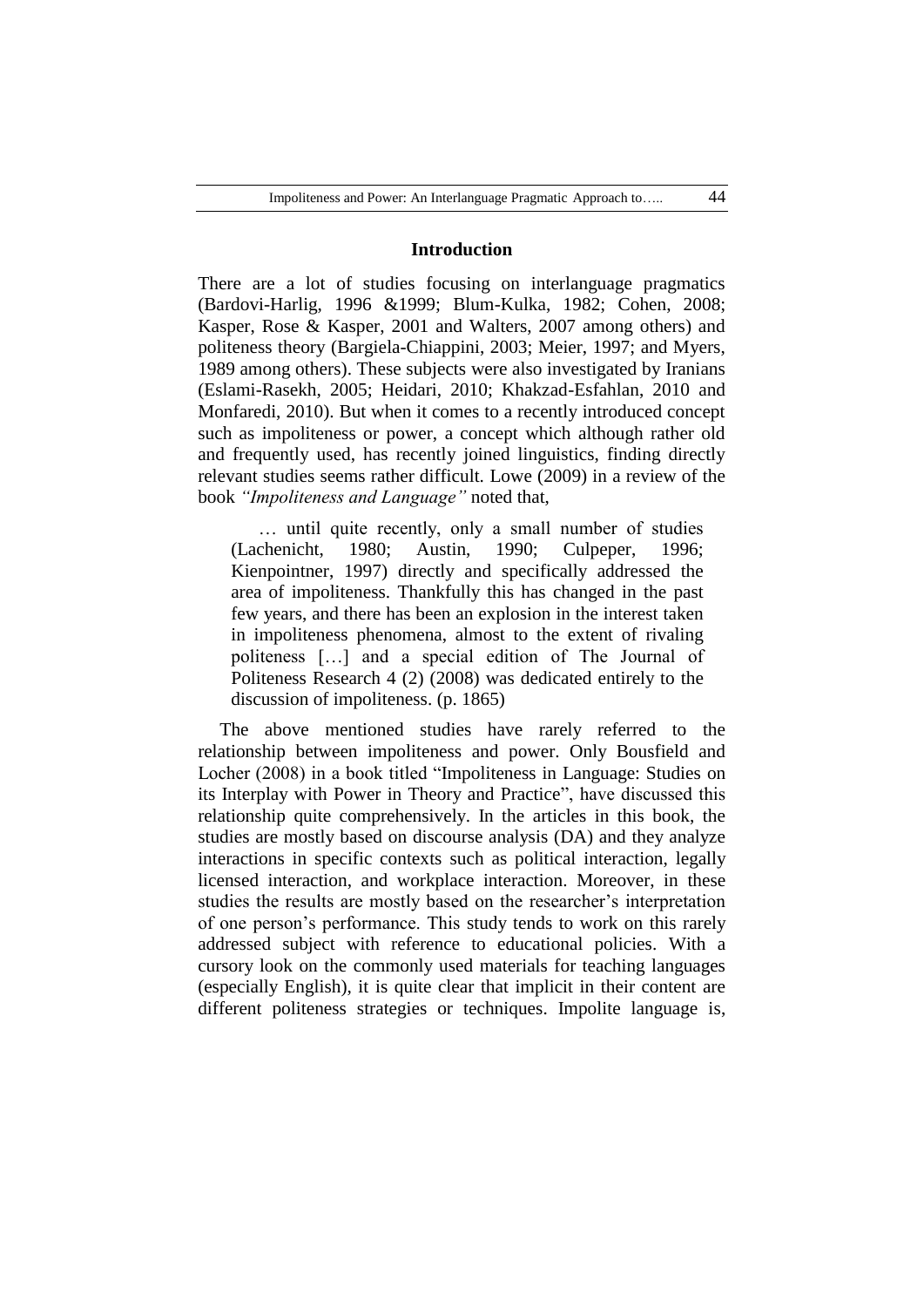however, seldom found in there. In an article in favor of teaching impoliteness Mugford (2008) noted that

English language teaching tends to deal with the pleasanter side of second language interaction such as making friends, relating experiences, and expressing likes/dislikes while ignoring such everyday communicative realities as rudeness, disrespect, and impoliteness. While neglected in the English as a Foreign Language (EFL) classroom, impoliteness is likely to be experienced by secondlanguage (L2) users in the target-language context or when interacting with other L2 users. (p. 375)

By investigating the differences between the students' use of impoliteness in Persian and in English, the researcher wishes to realize whether or not they have enough knowledge of impoliteness and its relationship with power in English. This is a new dimension in the study of impoliteness. This study is both academically and practically significant for its contribution to the interdisciplinary fields of pragmatics, sociolinguistics and language teaching.

Following hypotheses are being tested:

1) There is no relationship between impoliteness and power in Persian.

2) There is no significant relationship between different power statuses (high and low) in the English questionnaire regarding the use of impoliteness strategies by high-intermediate students of English.

3) There is no significant difference between the frequency of impoliteness strategies used by high-intermediate and basic students in English and Persian questionnaires respectively, considering the situations where the participants are assumed to have more power over the interlocutor.

Brown and Levinson (1987) introduced 5 politeness superstrategies. For each one of these politeness superstrategies, Culpeper (1996) suggests an impoliteness superstrategy. These superstrategies will be used in analyzing participants' performances to observe the amount of impoliteness they used.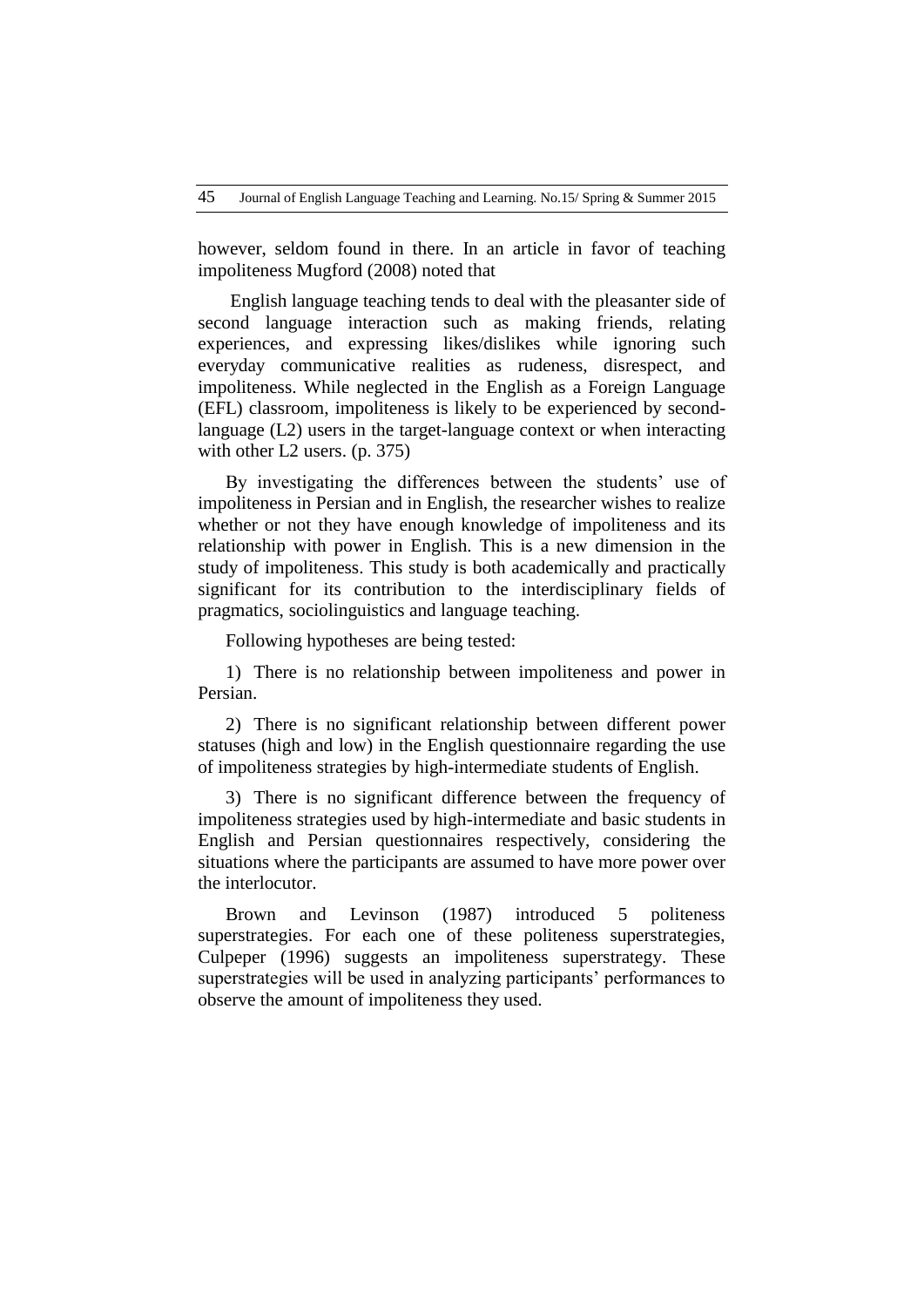Regarding the concept of power, it seems difficult to provide a definition for it which covers all its dimensions. Culpeper (2008) avoids giving a comprehensive overview or critique of power since ". . . it looks like a many headed hydra in a voluminous literature" (pp. 17-18). Spencer-Oatey (2008) points to the fact that there is not always agreement on equality or inequality of role relations, hence on the concept of power. For example some consider a customer/waiter relationship as equal whereas others believe it is unequal. However in relations like student/professor, clerk/boss, or parents/children, used in this study, there is widespread agreement among scholars about the inequality of power relationship. In general, power can be defined as the degree to which H (hearer) can impose his own plans and his own self-evaluation (face) at the expense of S's (speaker's) plans and selfevaluation (Brown & Levinson, 1987).

## **Methodology**

## **Participants**

The original sample selected to participate in this study included 114 female students of English as a foreign language (EFL) at Iran Language Institute (ILI), Khorram Abad branch. Since some students were absent on the day the questionnaires were distributed, there was a decrease in the original number of participants; therefore, the final sample consisted of 94 Iranian EFL students. These students, belonging to intact classes (as a result of institutional constraints, random assignment was not possible), were divided into two groups:

*Group 1:* Forty four high-intermediate EFL learners who filled out the English version of the questionnaire. The proficiency level of high-intermediate students at this institute allowed them to read the questionnaire without difficulty and to answer them fluently as well. Although there were some grammatical mistakes and errors in their responses, since in this study the focus is on the meaning rather than the structure, these errors and mistakes were overlooked as long as the meaning was not impaired. Of course the mere fact that these students were studying at high-intermediate level does not prove their proficiency. Yet, these students have been learning English 4 hours a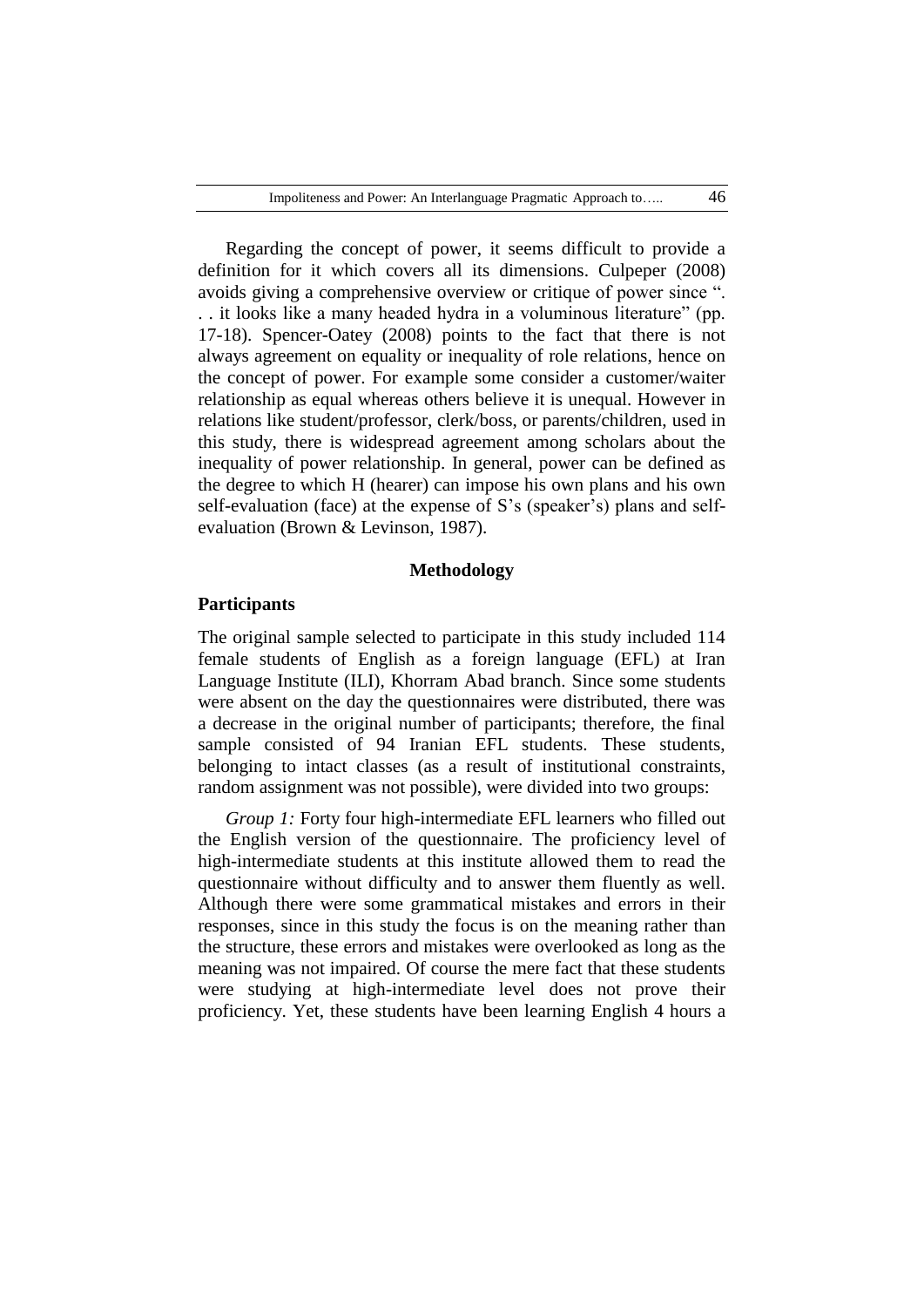week for about 3 years and have definitely gained enough competence to comprehend and produce meaningful language.

*Group 2:* Fifty basic EFL learners filled out the Persian version of the questionnaire. Basic students were selected because they are supposed to have been exposed to English language and culture the least; therefore their answers will be merely affected by their knowledge of their mother tongue.

### **Instrumentation**

The instruments used in this study were two versions (English and Persian) of a DCT (Discourse Completion test). This test contained 10 situations, a few of which were adopted from other studies like Cenoz and Valencia (1996) and the rest were designed by the researcher.

**Is DCT a reliable measurement tool for pragmatic knowledge?** Discourse Completion Test or DCT is a widely popular measurement device for pragmatics. However, the reliability of this kind of test **(**Hartford & Bardovi-Harlig, 1992**;** Noorani, 2009), and also its validity in Non-Western contexts (Rose, 1994) is being questioned recently. Though these weaknesses cannot be denied, considering relevant references to the literature in each of the measurement tools for pragmatics, DCT has the longest list (Brown, 2001). This indicates that despite all the disadvantages mentioned, there are advantages to this kind of test which make it the most popular instrument in pragmatics. One advantage is obviously its feasibility. It can provide plenty of information in a short time and produces more authentic responses and is an appropriate instrument for interlanguage studies (for further discussions on reliability of DCT see Noorani, 2009).

**Preparing the questionnaire.** The DCT started by asking for the respondent's name (optional), age, and a question asking if the respondent has been to a foreign country and if the answer was yes, she would also have to specify the name of the country and the amount of time spent there.

In order to prepare the questionnaire, the features of contexts and situations had to be defined first. Since the subject under study is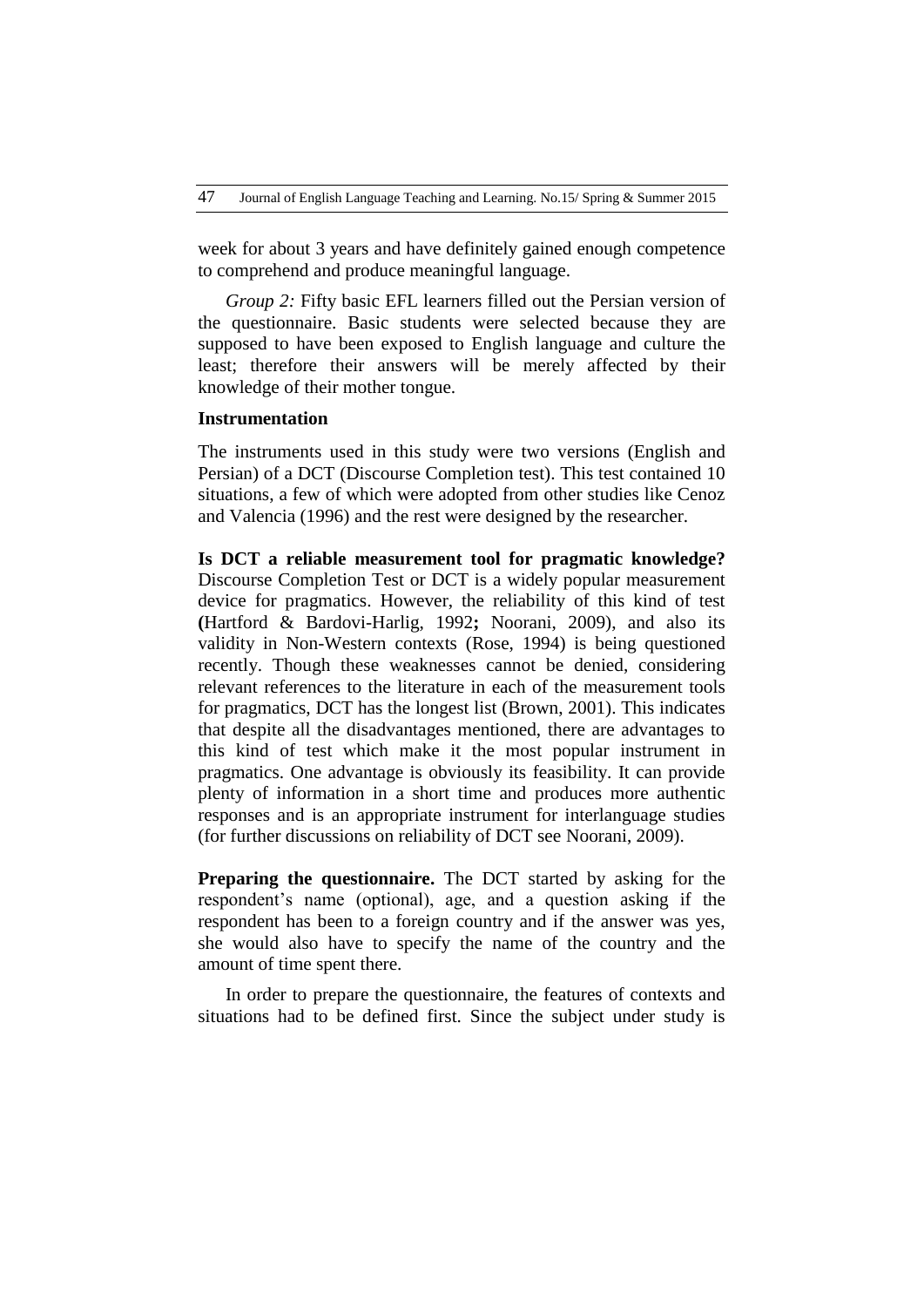impoliteness and power, the speech acts selected were request, complaint, disagreement and refusal which include the most probability of face threat, hence, occurrence of impoliteness (Chie, 2011). The questionnaire included some situations adopted from a questionnaire in another study (situations 2, 3, 4, and 5 from Umale, 2011) and the rest were designed by the researcher with a focus on the kinds of relationships needed. The situations selected were the ones in which hierarchical power relations were clearly observed and other factors of distance and imposition were controlled. The format of the DCT is summarized in Table 1. The questionnaire was divided into two parts. The first part included the five situations in which the respondent was supposed to be dominant over the interlocutor. In the second five situations the respondent has less power than the interlocutor. Thus in the first five situations the respondent has a higher power status and in the second five ones, a lower status. Hereafter, we call the first group of situations high and the second one low.

## Table 1

| Power status of<br>participant | Speech act   | Number         |
|--------------------------------|--------------|----------------|
|                                | Refusal      | 3              |
| High                           | Complaint    |                |
|                                | Request      |                |
|                                | Refusal      | $\overline{c}$ |
| Low                            | Request      | 2              |
|                                | Disagreement |                |

# *Characteristics of Situations in DCT*

## **Procedure**

The respondents were asked to fill out the questionnaire in the classroom in 30 minutes. They were informed that the questionnaire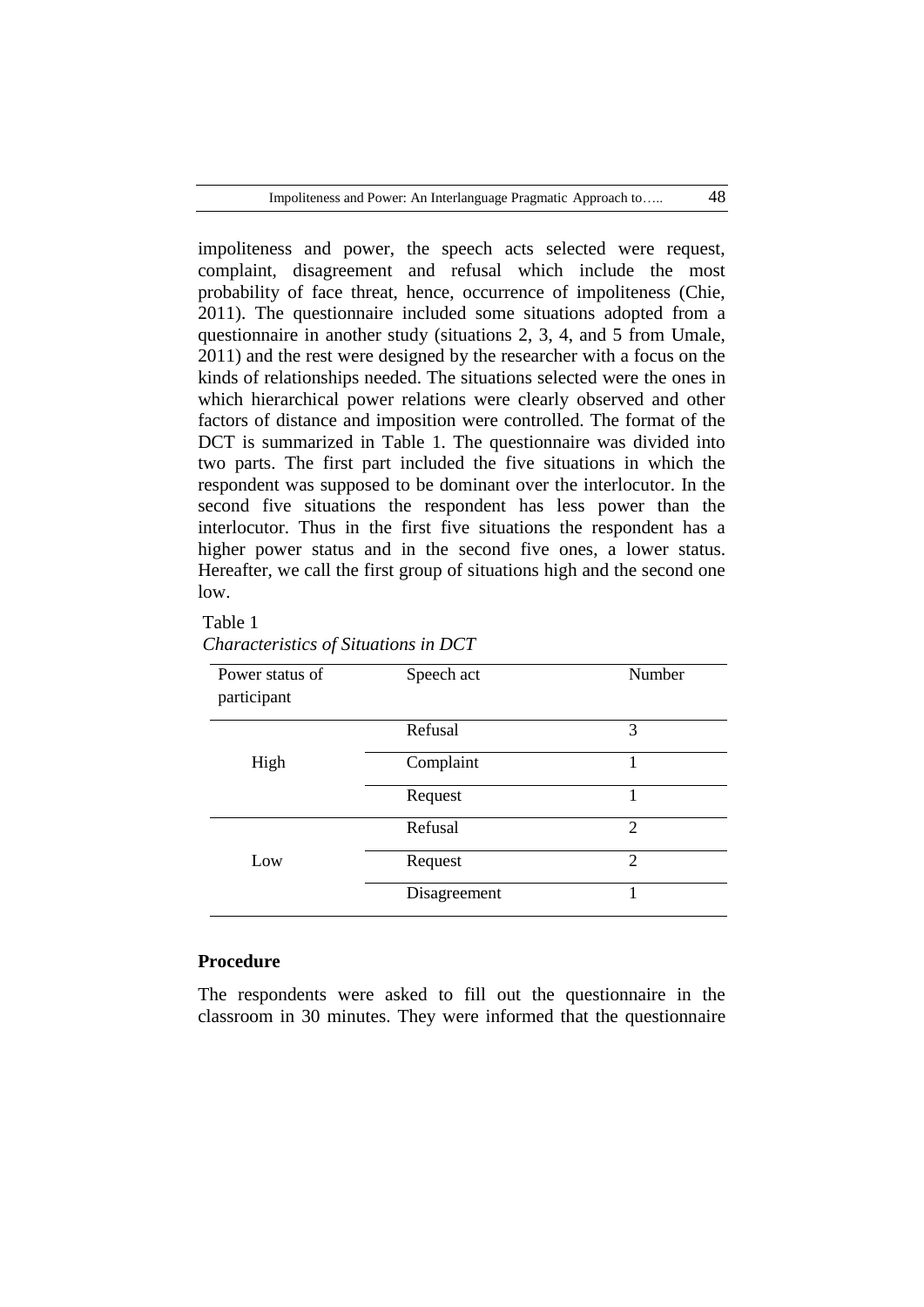was part of a research and the researcher accepted to subsequently explain the reason fully and the results obtained.

Though included in the directions, they were also orally asked not to think about what they write so much and to write their responses as naturally as possible. The researcher also informed them that they did not have to write their names on the questionnaire.

Then the DCTs were collected and prepared by the researcher for analysis. In order to analyze the data, Culpeper's (1996) five "superstrategies" were selected as the basis. But since more details were needed for the analysis, his other impoliteness forms (2009, 2010), which were referred to as "micro-strategies" of impoliteness, were also used.

The five superstrategies defined by Culpeper are as follows:

1) **Bald on record impoliteness:** the FTA (Face Threatening Act) is performed in a direct, clear, unambiguous and concise way in circumstances where face is not irrelevant or minimized.

2) **Positive impoliteness:** the use of strategies designed to damage the addressee's positive face wants.

3) **Negative impoliteness:** the use of strategies designed to damage the addressee's negative face wants.

4) **Sarcasm or mock politeness:** the FTA is performed with the use of politeness strategies that are obviously insincere (Leech's (1983) irony).

5) **Withhold politeness:** the absence of politeness work where it would be expected.

## **Data analysis**

In analyzing the data, impoliteness categories introduced by Culpeper (2009) were used. Of course a question may arise in the validity of using such English-based category with Persian speakers; but as the study conducted recently by Culpeper (2009) (in which he compared reports of impoliteness from 5 different languages) shows, with differences only on emphasis, people with different languages all take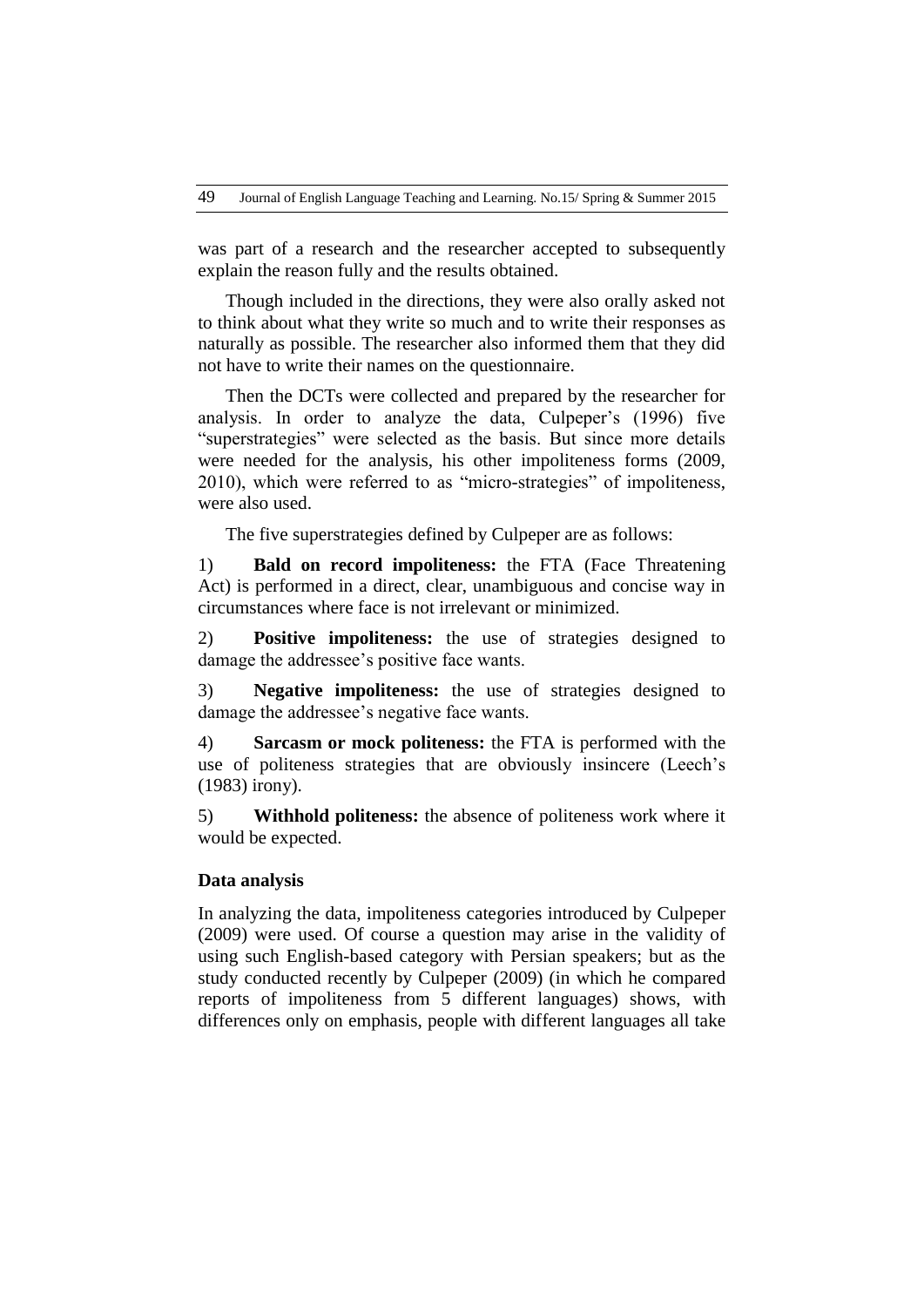offence at similar things. Using Culpeper's impoliteness superstrategies along with their sub-strategies, the data were analyzed and the frequency of occurrences of impoliteness strategies for all respondents was calculated.

The frequencies obtained from WDCTs were analyzed as follows to answer different research questions raised previously:

1. Analysis of Chi-Square comparing the Persian group's production of impoliteness strategies in high and low status.

2. Analysis of Chi-Square comparing the English group's production of impoliteness strategies in high and low status.

3. Analysis of Chi-Square comparing the English and Persian groups' production of impoliteness strategies in high status only.

### **Results**

The mean ages of the two groups (group 1: 24.33 and group 2: 22.61) suggests that participants were mainly young adults. Their ages though ranged from 14 to 45. The questionnaire also asked if the participants had been to a foreign country and how long they had been there. The responses to this question showed that only a few of the participants had been to a foreign country and among these few people only 2 of them had spent more than 2 months in a foreign country. This question seemed necessary since living in the culture of a language may have caused some pragmatic learning which has not been accounted for in the research design.

The descriptive statistics of the frequency of impoliteness strategies for each group and in each level of power is summarized in Table 2. A cursory look at the frequencies shows that in Persian group (respondents who filled out the Persian DCT) in high status situations or situations in which the respondent has more power over the interlocutor, the frequency of impoliteness strategies used is higher. Disparately, the frequency of impoliteness strategies for the low status is more than in high status for the English group (participants who filled out the English questionnaire).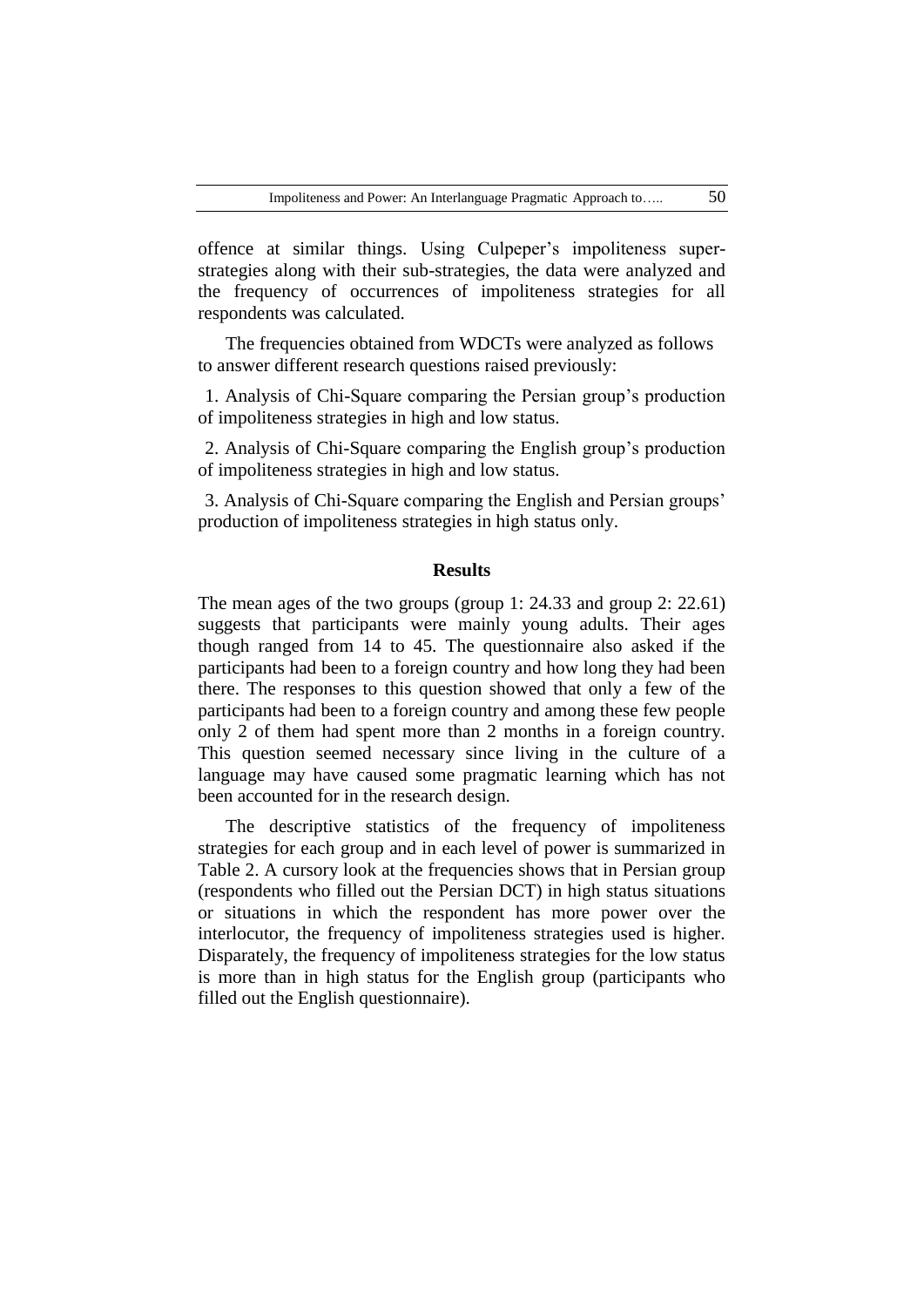## Table 2

*Frequency of Impoliteness Strategies for the Two Groups in High and Low Status of Power*

|                                                 | Group 1 | Group 2 |
|-------------------------------------------------|---------|---------|
| Frequency of impoliteness<br>strategies in High | 119     | 157     |
| Frequency of impoliteness<br>strategies in Low  | 133     | 84      |

Though the findings so far seem to be against the null hypothesis, in order to reject or prove them we need to refer to accurate statistics.

*Hypothesis 1: There is no relationship between impoliteness and power in Persian.*

Since one of the variables is nominal and frequencies are compared, an analysis of Chi-Square was run to compare the Persian group's use of impoliteness in Persian DCT. The Chi-Square observed value is 22.11 (Table 3). This amount of Chi-Square value is higher than the critical value of 3.84 at 1 degree of freedom.]

## Table 3

*Analysis of Chi-square for Persian Group's Use of Impoliteness in High and Low DCT*

| LANGUAGE       | SITUATION (high &low) |        |
|----------------|-----------------------|--------|
|                | Chi-Square            | 22.112 |
| <b>PERSIAN</b> | df                    |        |
|                | Asymp. Sig.           | .000   |

The Persian group has used 157 impoliteness strategies in High DCT with a residual of 36.5. That is to say, they have used more impoliteness strategies in High DCT than what was expected. On the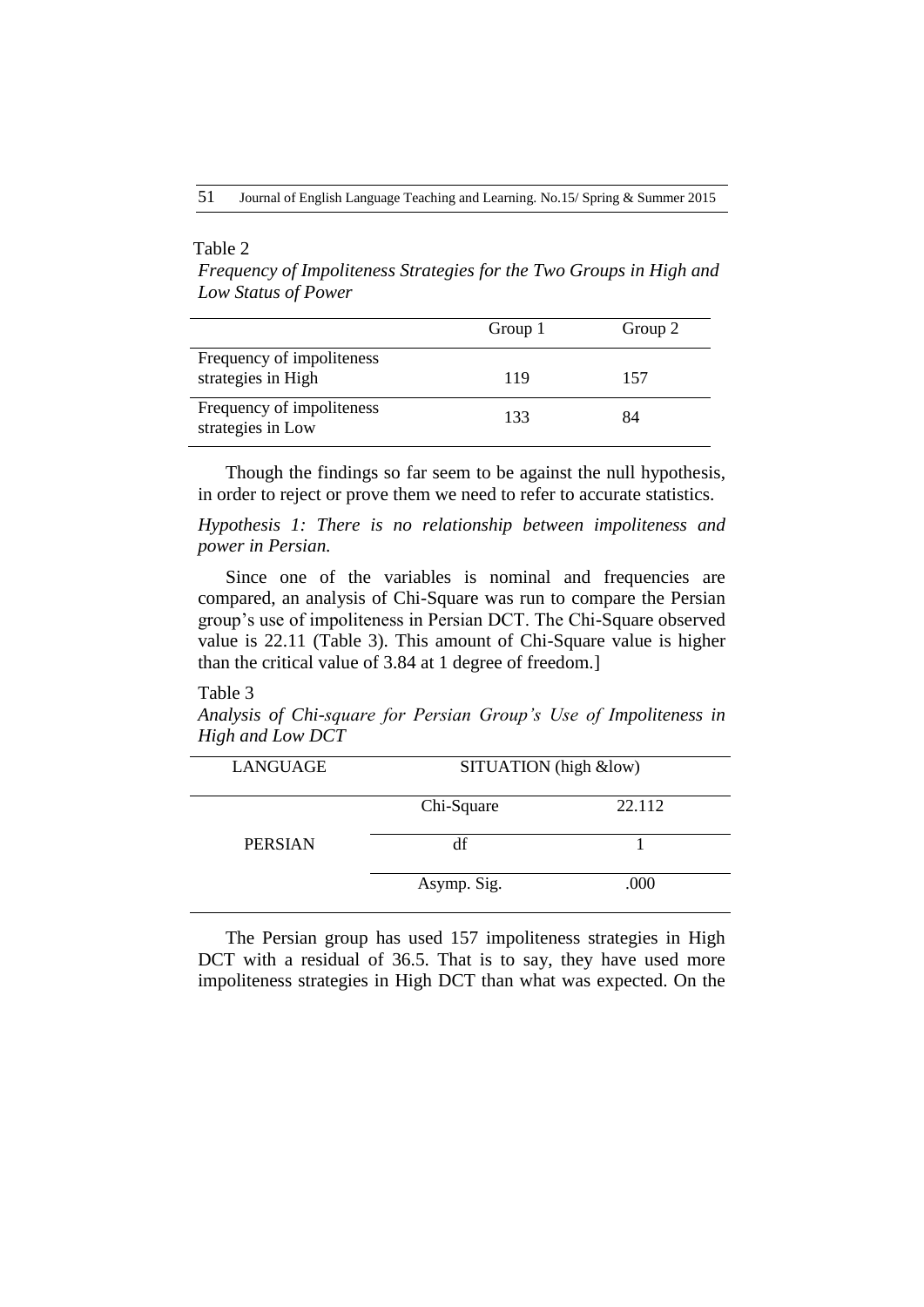other hand they have used impoliteness in low DCT less than what was expected, i.e. with a residual of  $-36.5$ .

Based on these results it can be concluded that there is a significant difference between the Persian group's use of impoliteness in high and low DCT. Thus the first null-hypothesis as no significant relationship between impoliteness and power in Persian DCT is rejected. In other words, there is a relationship between impoliteness and power in the Persian DCT; thus when the person participating in a situation has more power over his/her interlocutor, he/she will use more impoliteness strategies.

*Hypothesis 2: There is no significant relationship between different power statuses (high and low) in the English questionnaire regarding the use of impoliteness strategies by high-intermediate students of English.*

An analysis of Chi-Square is run to compare the English group's use of impoliteness in the DCT. The Chi-Square observed value is .77 (Table 4). This amount of Chi-Square value is lower than the critical value of 3.84 at one degree of freedom.

### Table 4

*Analysis of Qui-square for English Group's Use of Impoliteness in High and Low DCT*

| LANGUGAE |             | SITUATION (high $&$ low) |
|----------|-------------|--------------------------|
|          | Chi-Square  | $.778^b$                 |
| English  | Df          |                          |
|          | Asymp. Sig. | .378                     |

Based on these results it can be concluded that there is no significant difference between the English group's use of impoliteness in high and low DCT. Thus the researcher **failed to reject** second null-hypothesis as no significant relationship between impoliteness and power in English DCT.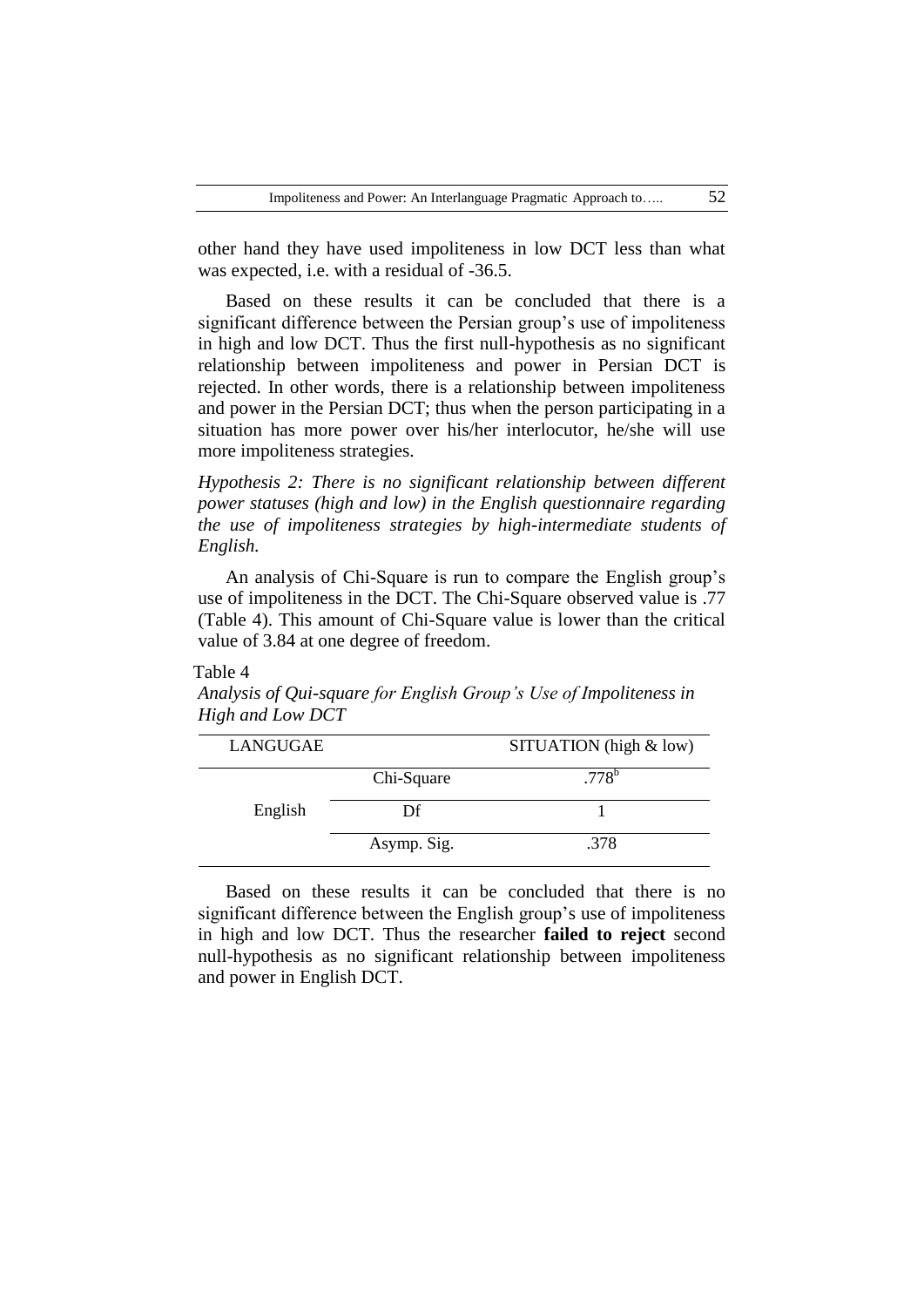As displayed in Table 5 the English group has used 119 impoliteness strategies in High DCT with a residual of -7. That is to say, they have used less impoliteness strategies in High DCT than what was expected in the null hypothesis. On the other hand they have used more impoliteness strategies in low DCT than what was expected, i.e. with a residual of 7. However, the first null-hypothesis is retained because these minor differences are negligible.

### Table 5

|          |             | <b>SITUATION</b> |          |          |
|----------|-------------|------------------|----------|----------|
| LANGUGAE |             | Observed         | Expected | Residual |
|          | <b>HIGH</b> | 119              | 126.0    | $-7.0$   |
| English  | LOW         | 133              | 126.0    | 7.0      |
|          | Total       | 252              |          |          |

As shown in 5, the English group used less impoliteness strategies than what was expected in high DCT although the difference is not statistically significant. Therefore, in the English version of the questionnaire the independent variable that is power has no effect on the occurrence of impoliteness strategies. This is parallel to the claim that in the English DCT the person with more power did not use more impoliteness strategies.

# *Hypothesis 3: There is no significant difference between the frequency of impoliteness strategies used by high-intermediate and basic students*

An analysis of Chi-Square is run to compare the Persian and English Groups in their use of impoliteness strategies in high DCT. The Chi-Square observed value of 5.23 (Table 6) exceeds its critical value of 3.84 at 1 degree of freedom. Based on these results it can be concluded that there is a significant difference between the English and Persian groups' use of impoliteness strategies in high DCT. Thus the third null-hypothesis **is rejected**.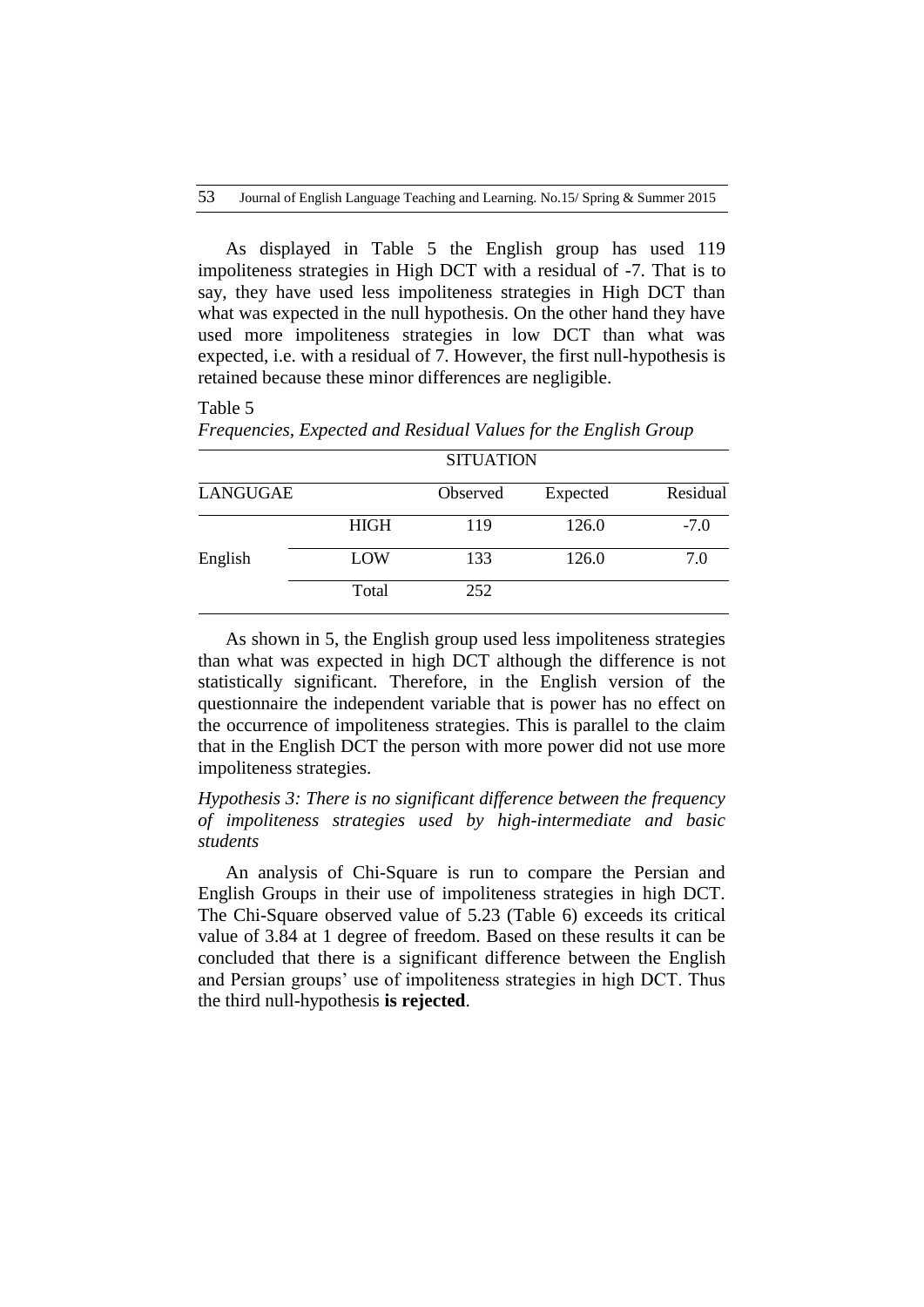## Table 6

 *Analysis of Chi-Square for Persian and English Impoliteness in High DCT*

|             | LANGUGAE (English $&$ Persian) |  |
|-------------|--------------------------------|--|
| Chi-Square  | $5.232^{\rm a}$                |  |
| Df          |                                |  |
| Asymp. Sig. | .022                           |  |

#### **Discussion**

In the previous chapter the data gathered during the process of the study were analyzed to find the answers to research questions and consequently test the research hypotheses.

As mentioned before, the instrument applied for gathering data was DCT. Though natural data seems the most appropriate data for analysis, gathering data through instruments like DCT has some advantages. One is that by narrowing down the situation more data of the desired type will be gained. Another is that DCTs can be easily administered to a large number of people. Yet another advantage for using DCT is that since relationships are clearly defined, knowing the prerequisites for its happening we can expect that impoliteness will happen. Previous studies have indicated that when the roles of participants are fixed (as with intimates or strangers) less effort will be invested in conveying politeness compared with situations with high degree of relationship negotiability (as with acquaintances) (Olshtain & Weinbach, 1993).

Despite the advantages mentioned above, since impoliteness is always considered the undesired behavior, in a controlled situation like that of a DCT, participants will use less impolite patterns than will be observed in natural situations. The researcher tries to decrease this effect by not asking for the participants' names or explaining to them before they filled out the questionnaires that they should write what they would say in that situation and not what they think they had better say.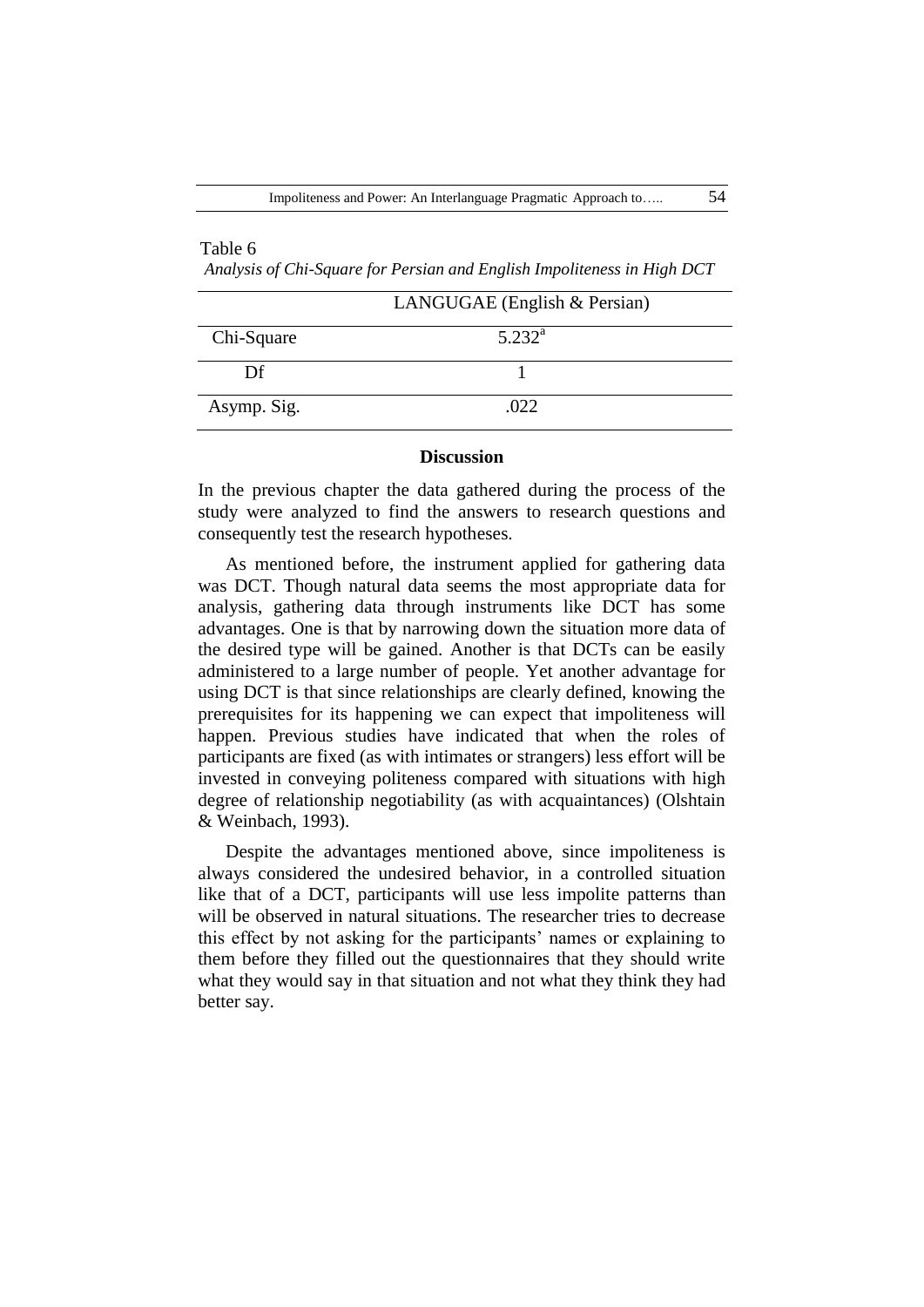After implementing the data gathering process, data analysis revealed that all the expected results were ultimately obtained. According to the analysis comparing participants' performance in high and low status situations in different questionnaires there was a positive direct relationship between impoliteness and power in the Persian questionnaire suggesting that when the speaker has more power over the interlocutor, he/she uses more impoliteness strategies and when the speaker has less power, he/she uses less impoliteness strategies. This result, however, was not found in the English questionnaire, indicating the lack of the knowledge of the relationship between impoliteness and power on the part of EFL students. In the process of answering the last question, the researcher found that the Persian group used a significantly higher number of impoliteness strategies in high status than the English group.

In the process of analyzing the data for detecting impoliteness strategies, the researcher encountered several problems. The most challenging one was recognizing the impoliteness strategies. There were cases in which the researcher intuitively spotted impoliteness but since Culpeper's (1996, 2009) model was used, only those cases which could be categorized as one of strategies introduced by Culpeper were selected. Another problem pertained to cases in which two impoliteness strategies seemed to merge in a sentence. An example for this is the following:

## *I'm sorry, but I can't.*

This sentence is supposedly told by a clerk to her boss's request. Two strategies of "withhold politeness" and "disagree outright" are spotted. In such cases, two instead of one strategy are counted up.

The most frequently used strategy in situations in which the speaker has less power than the interlocutor was "withhold politeness":

### *But I think it's a bit boring.*

This is a student's opinion about a book which the professor has admired passionately in the classroom (see Appendix A, situation 7).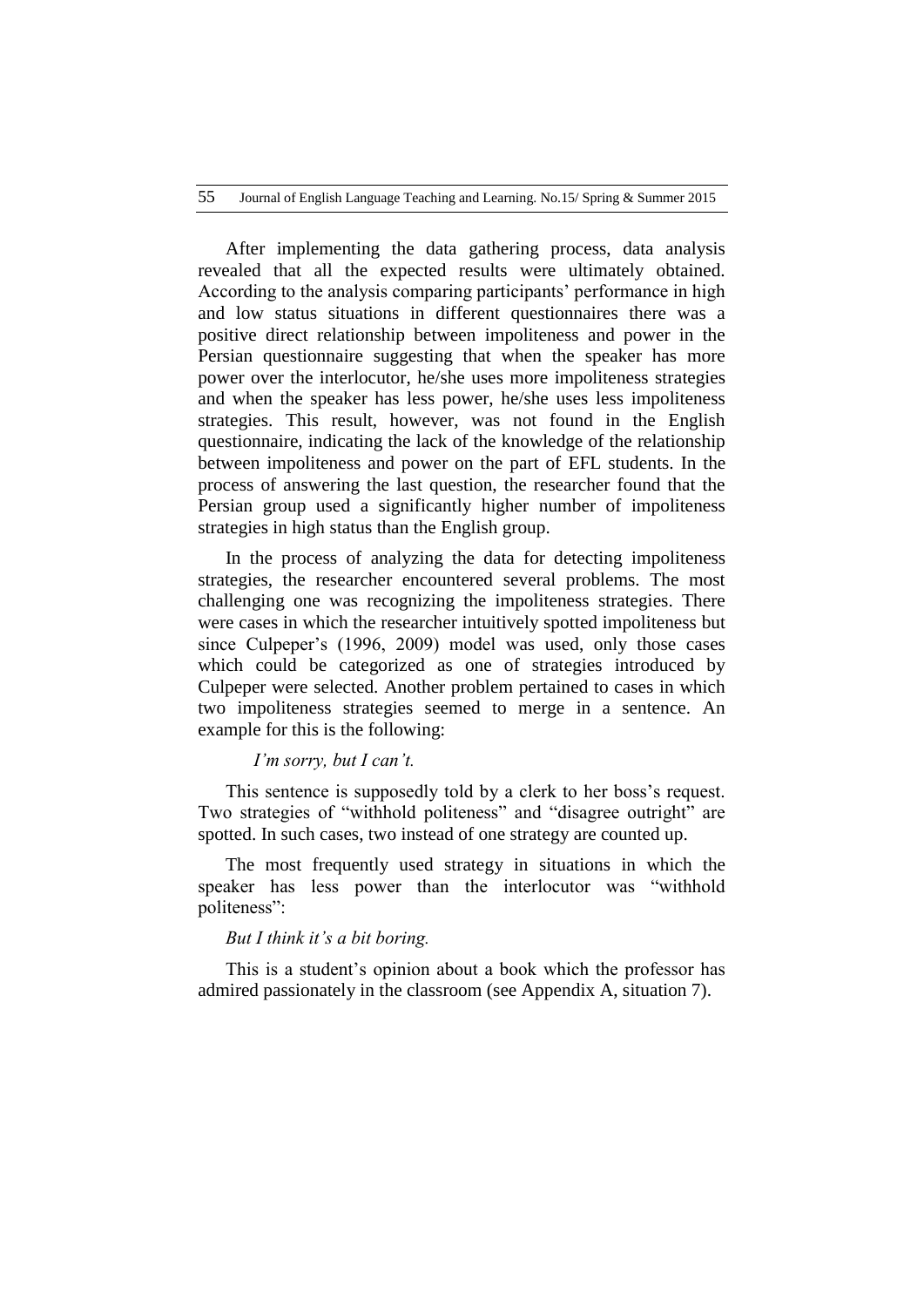Other strategies used in such situations included "disagree outright", "fail to attend to H's interests" and "personalize or use pronouns I and you".

In situations where the speaker had more power, negative impoliteness strategies of belittling, frightening, scorn or ridiculing and the positive strategy of being unsympathetic were used among others. Some examples are provided below:

Frighten: *If you do it again, I'll kill you* (see Appendix A, situation 2).

Belittle: *It is too expensive for you to buy.* (see Appendix A, situation 5).

Use taboo words: *Don't do this again, stupid boy!* (see Appendix A, situation 2).

## **Conclusion**

In this study the researcher found significant results regarding the relationships between impoliteness and power. Results showed a powerful positive relationship between impoliteness and power in participants' performances in Persian while in English questionnaire no significant relationship was found. It was proved that the participants in this study did not have enough knowledge about the relationship between impoliteness and power in English language. However, the responses to the Persian questionnaire showed they had sufficient pragmatic ability to recognize the aforementioned relationship. These results point to a lack of pragmatic knowledge in the students of English as a foreign language. They have enough linguistic proficiency to understand different utterances and to provide a grammatically and semantically meaningful response. Yet, they fail to choose the best of a series of possible responses regarding pragmatic meaning.

This failure on the part of the students to recognize the relationship between impoliteness and power and further to utilize it in their speaking of English as their foreign language can be generalized to other pragmatic knowledge as well. It is a sign of the fact that Iranian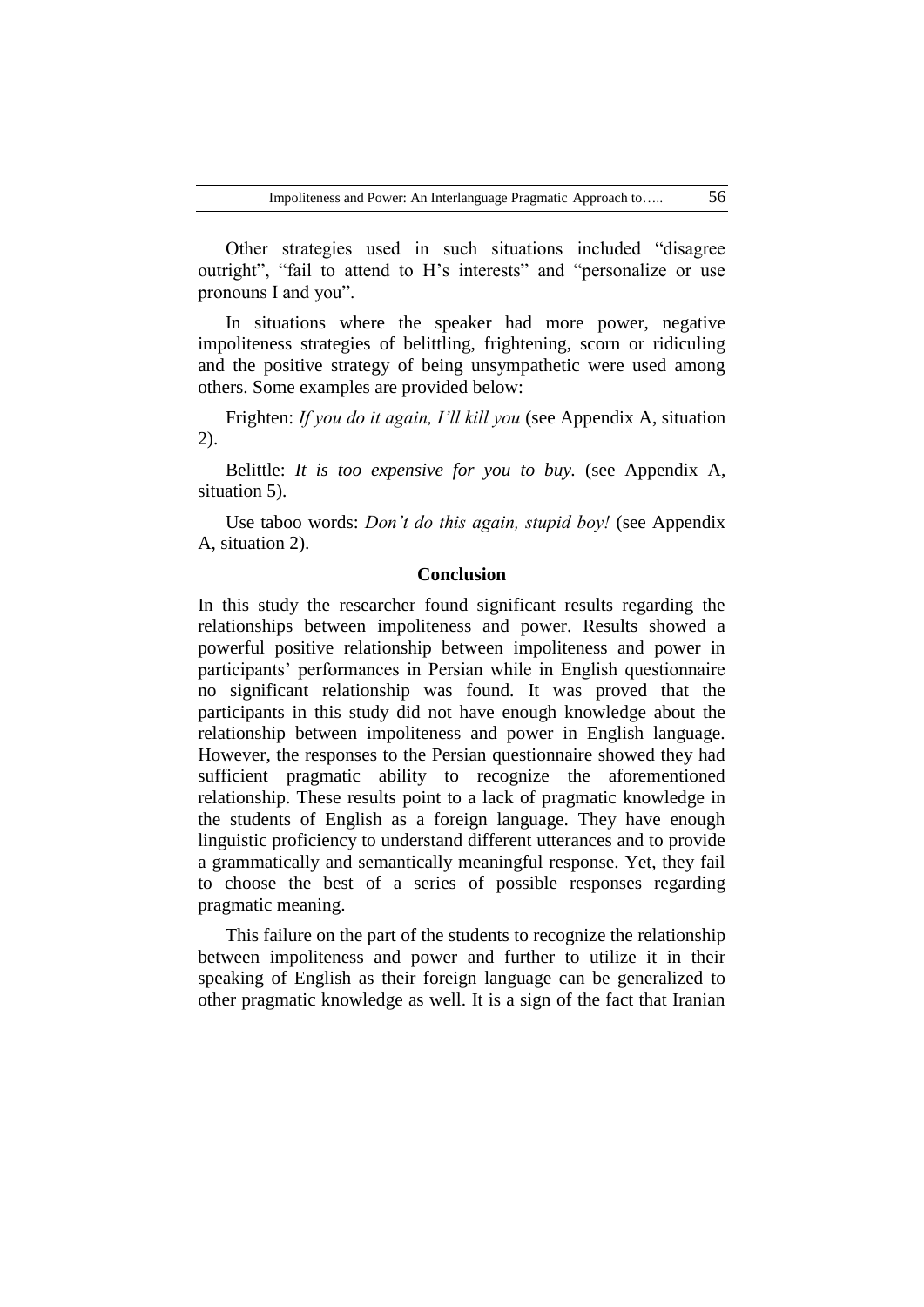learners of English as a foreign language (EFL) get little pragmatic instruction in language classrooms.

Regarding universality of pragmatic concepts such as politeness or impoliteness (Brown & Levinson, 1987; Culpeper, 2009), the results do not support it; since if this kind of knowledge were universal, the participants would perform more similar in two different languages.

Pragmatic knowledge cannot be achieved by learning the grammar or vocabulary of a language. It is an entirely distinct part of a language which students will not learn unless they are taught about it directly and led to use it in their practice of the language.

## **Pedagogical implications for teaching**

One of the challenges in language teaching is teaching how to use language appropriately. This is a greater challenge in foreign language teaching. The reason is that a second language learner has the advantage of being exposed to real life situations which undoubtedly enhance their pragmatic knowledge or their knowledge of how to use language appropriately. In Iran, increasing number of people refer to institutes every day to start learning a language, especially English as a foreign language (EFL). The question is: Are these learners being taught about the pragmatic aspect of language?

Actually what is more focused on in our classrooms are grammar and semantic meaning despite the proven fact that knowledge of grammar and meaning does not necessarily lead to knowledge of appropriate use of language. A second or foreign language user may be highly proficient in a language and yet fail to convey his/her intended message or even realize others'.

Recently Spencer-Oatey and Jiang (2003) introduced the notion of sociopragmatic interactional principles or SIPs based on Leech's (1983) politeness maxims. They defined SIPs as ". . . socioculturally based principles scalar in nature, that guide or influence people's productive or interpretive use of language" (p. 1642). They claim their principles to be value-linked, that is in every context or culture, special norms or preferences guide their implementation. If such norms be clarified more, and if as claimed to be they are universal,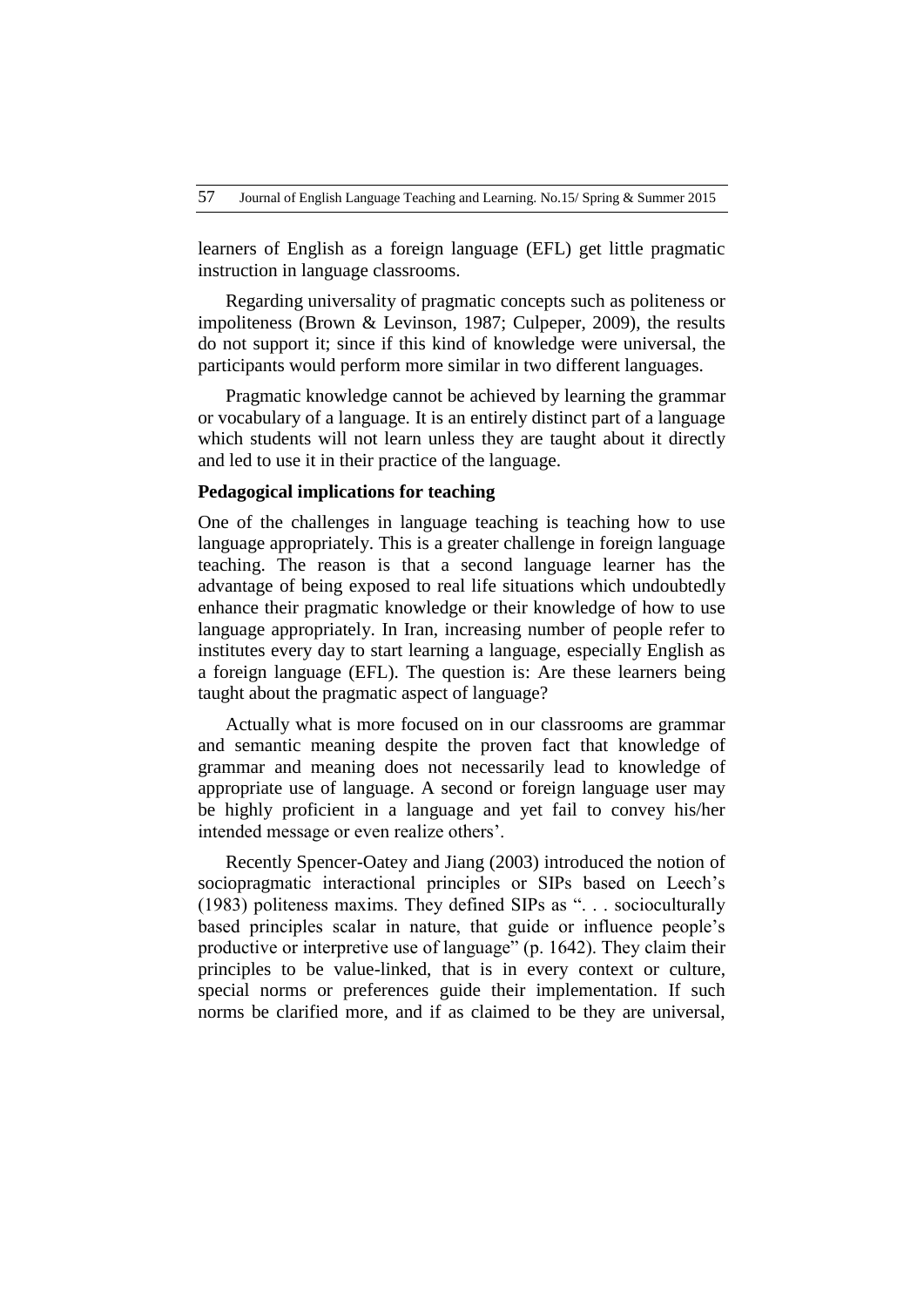then they will be good sources for teaching pragmatics in the classrooms.

Apart from using such untested theories, there could be a slight inclusion of the concept of impoliteness and also power relationships in the classrooms just as culture is suggested to be taught. This definitely includes the description of the difference between impoliteness and rudeness and the fact that in some contexts using polite language is not appropriate.

Suggestions can be put forward to enhance or complement the present study such as using more natural data and doing a corpus analysis on them. Since the subject of this study is a rather new and untouched one, specifically in educational fields and more specifically in EFL, it is suggested that more studies be done on the subject. These studies can further lead to introduction of new approaches which consider teaching pragmatic concepts to students of foreign or second languages hence result in more adequate teaching programs.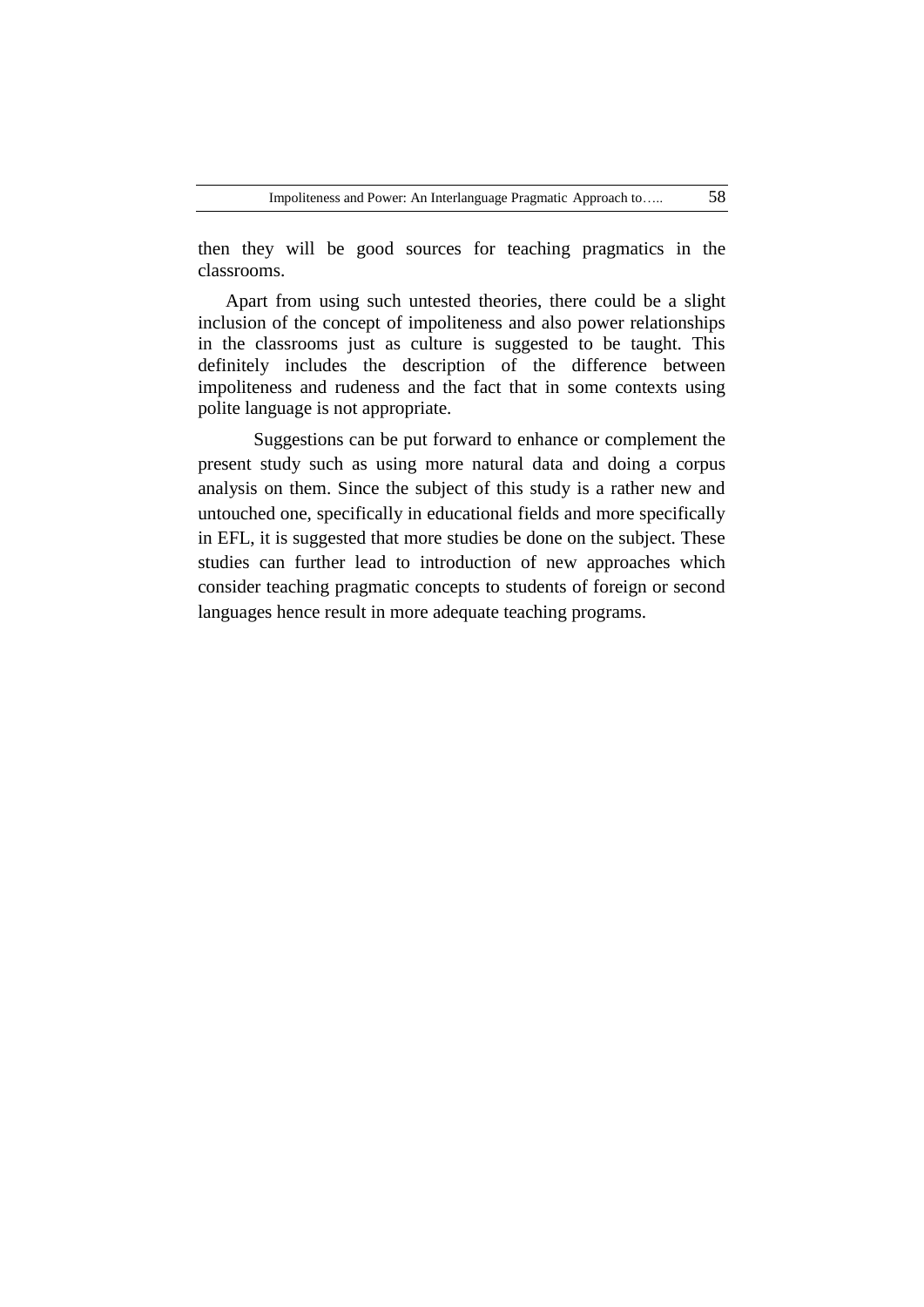### **References**

- Bardovi-Harlig, K. (1996). Pragmatics and language teaching: Bringing pragmatics and pedagogy together. *Pragmatics and Language Learning Monograph Series, 7,* 21-39.
- Bardovi-Harlig, K. (1999). Exploring the interlanguage of interlanguage pragmatics: A research agenda for acquisitional pragmatics. *Language Learning,* 49, 677-713.
- Bargiela-Chiappini, F. (2003).New (insights) for old (concepts). *Journal of Pragmatics, 35,* 1453–1469.
- Blum-Kulka, S. (1982). Learning to say what you mean in a second language. *Applied Linguistics,* 3, 29-59.
- Brown, J. D. (2001). Pragmatic tests: Different purposes, different tests. In K. R. Rose &G. Kasper (Eds.), *Pragmatics in Language Teaching* (pp. 301-325). New York: Cambridge University Press.
- Brown, P., & Levinson, S. (1987). *Politeness: Some Universals in Language Usage.* Cambridge: Cambridge University Press.
- Cenoz, J., & Valencia, J. F. (1996). Cross-cultural communication and interlanguage pragmatics: American vs. European requests. *Pragmatics and Language Learning Monograph Series, 7,* 47-53.
- Chie, A. (2011). Sociolinguistic investigation of compliments and compliment responses among young Japanese. Unpublished doctoral dissertation, Edinburgh University-Edinburgh.
- Cohen, A. D. (2008). Teaching and assessing L2 pragmatics: what can we expect from learners? *Language Teaching, 41*, 213-235
- Culpeper, J. (1996). Towards an anatomy of impoliteness. *Journal of Pragmatics, 25,* 349-367.
- Culpeper J. (2008). Reflections on impoliteness, relational work and power. In D. Bousfield & M. A. Locher (Eds.), *Impoliteness and language* (pp. 17-45). Berlin: Mouton de Gruyter.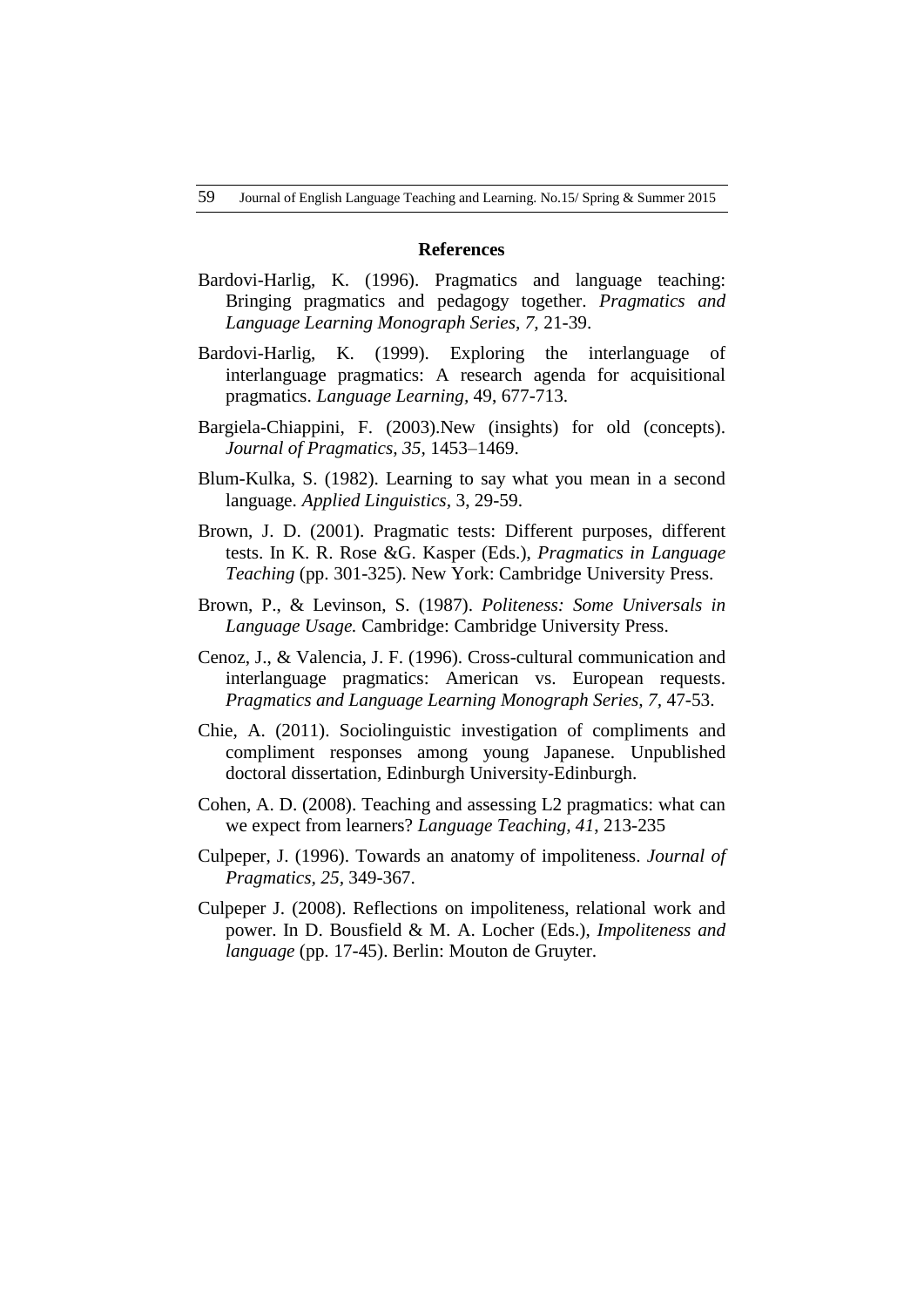- Culpeper, J. (2009). Impoliteness: Using and Understanding the Language of Offence. ESRC Project. Accessed October, 2011.Retrieved from [www.lancs.ac.uk/fass/projects/impoliteness/](http://www.lancs.ac.uk/fass/projects/impoliteness/)
- Culpeper, J. (2010). Conventionalised impoliteness formulae. *Journal of Pragmatics, 42,* 3232-3245.
- Eslami-Rasekh, Z. (2005). Raising the pragmatic awareness of language learners.*ELT Journal, 59*, 199-209.
- Hartford, B. S., & Bardovi-Harlig, K. (1992).Experimental and observational data in the study of interlanguage pragmatics. *Pragmatics and Language Learning Monograph Series, 3,* 33-52.
- Heidari, A. (2010). *On the effect of explicit instruction on pragmatic production of request and apology speech acts: The case of L1 versus L2-based pragmatic awareness raising*. Unpublished M.A. thesis, Allameh Tabataba'i University, Tehran, Iran
- Kasper, G. (2001). Four perspectives on L2 pragmatic development. *Applied Linguistics, 22,* 502-530.
- Khakzad-Esfahlan, F. (2010).*EFL students' gender and socioeconomic status: the use of politeness strategies in the first and second languages.* Unpublished M. A. thesis, Allameh Tabataba'i University, Tehran, Iran.
- Leech, G. (1983). *Principles of pragmatics.* London: Longman.
- Locher, M.A., & Bousfield, D. (2008).Impoliteness and power in language. In D. Bousfield& M. A. Locher (Eds.), *Impoliteness and language* (pp. 77-99). Berlin: Mouton de Gruyter.
- Lowe, C. (2009). Review of the book Impoliteness in Language. *Journal of Pragmatics, 41*, 1865-1869.
- Meier, A. J. (1997). Teaching the universals of politeness.*ELT Journal, 51*, 21-28.
- Monfaredi, E. (2010). *Pragmatic transfer in complement responses and chastisements by Iranian learners of English.* Unpublished M.A. thesis, Allameh Tabataba'i University, Tehran, Iran.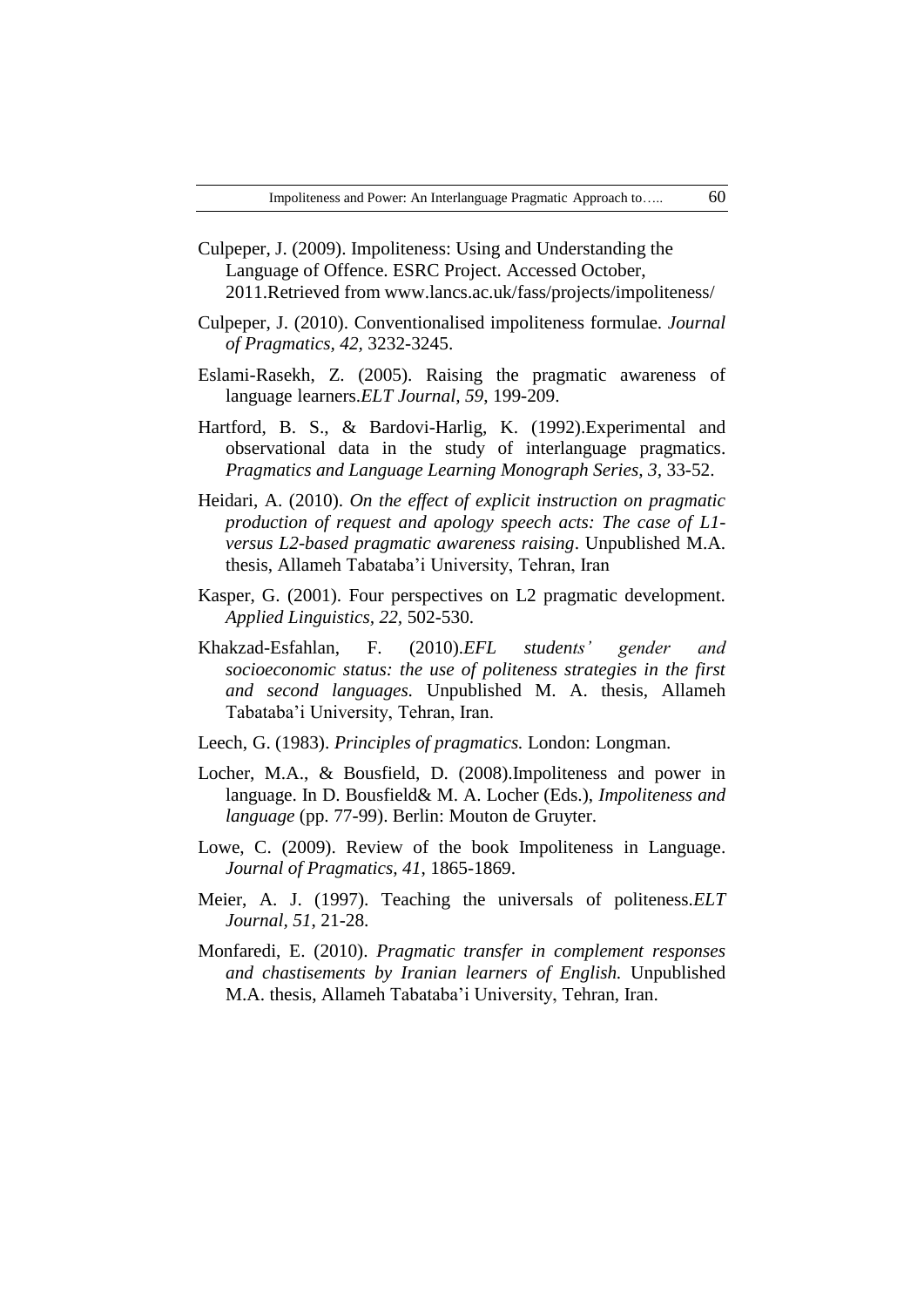- Mugford, G. (2008). How Rude! Teaching impoliteness in the secondlanguage classroom. *ELT Journal, 62*, 375-384.
- Myers, G. (1989). The pragmatics of politeness in scientific articles. *Applied Linguistics, 10,* 2-35.
- Noorani, L. M. (2009). Methodological issues in pragmatic research: is discourse completion test a reliable data collection instrument? *Jurnal Sosioteknology Edisi 17 Tahun, 8,* 667-678.
- Olshtain, E., & L. Weinbach. (1993). Interlanguage features of the speech act of complaining. In G. Kasper & S. Blum-Kulka (Eds.), *Interlanguage Pragmatics* (pp. 108-122). New York, Oxford: Oxford University Press.
- Rose, K. R. (1994). On the validity of discourse completion tests in non-western contexts. *Applied Linguistis, 15*, 1-14.
- Spencer-Oatey, H. (Ed.) (2008). Culturally speaking: Culture, communication and politeness theory. London: Continuum.
- Spencer-Oatey, H., & Jiang, W. (2003).Explaining cross-cultural pragmatic findings: moving from politeness maxims to sociopragmatic interactional principles (SIPs). *Journal of Pragmatis,* 35, 1633-1650.
- Umale, J. (2011). Pragmatic failure in refusal strategies: British versus Omani interlocutors. *Arab World English Journal,* 2, 18-46.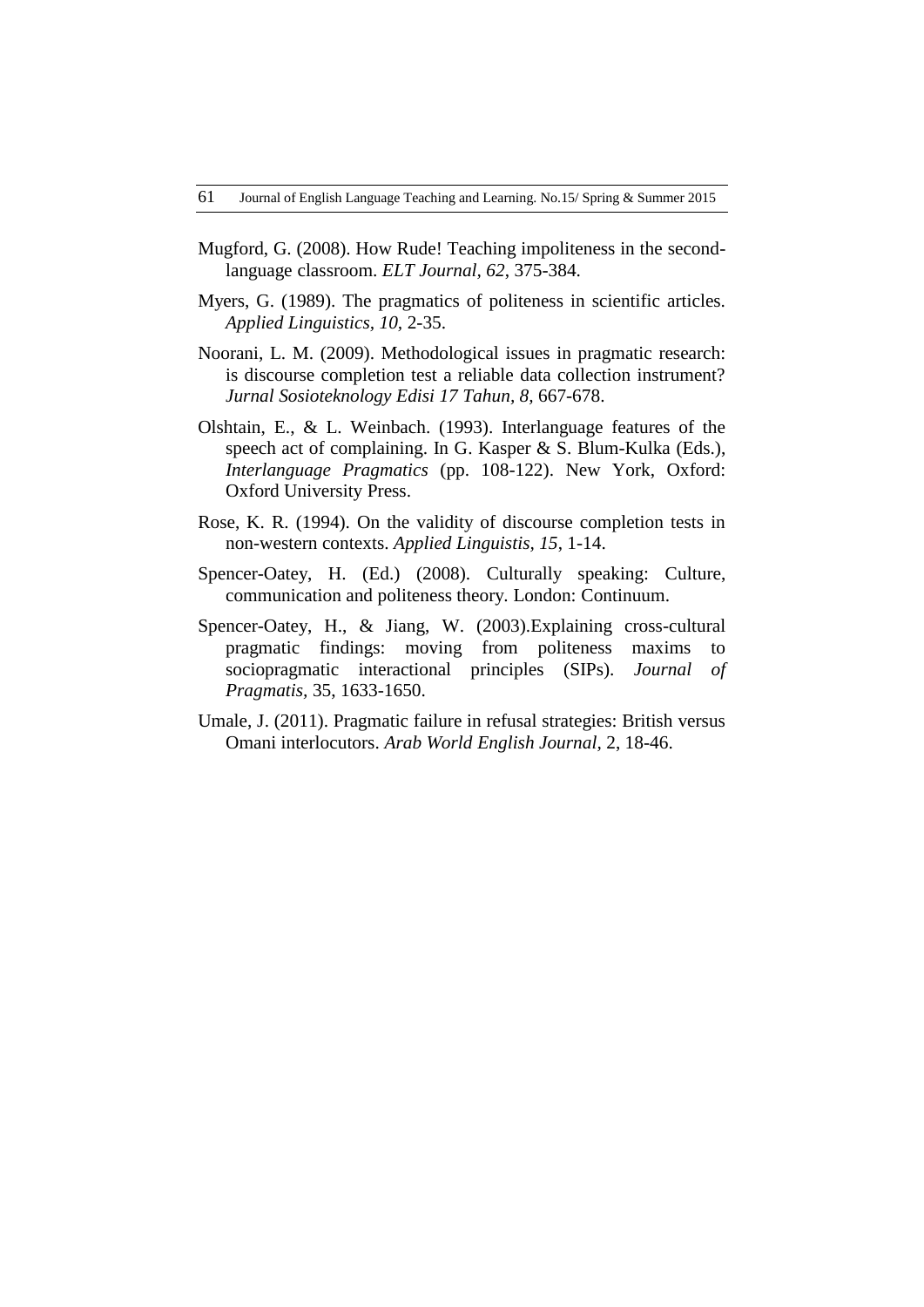### **Appendix A: English version of DCT:**

### **In His Sublime Name**

Name:--------------------------

Age:--------

 $\overline{\phantom{a}}$ 

\_\_\_\_\_\_\_\_\_\_\_\_\_

\_\_\_\_\_\_\_\_\_\_\_\_\_

Total time spent in other countries (please specify country and amount of time): -------------------------------------------------------- -----------------------------------------------

1. You are the principal at a school. One of the school teachers who has a big family comes to your house to borrow money.

**Teacher**: I have a big family and I just don't know where the money goes. The children always need something or the other. Could you lend me \$100 for a month?

\_\_\_\_\_\_\_\_\_\_\_\_\_\_\_\_\_\_\_\_\_\_\_\_\_\_\_\_\_\_\_\_\_\_\_\_\_\_\_\_\_\_\_\_\_\_\_

\_\_\_\_\_\_\_\_\_\_\_\_\_\_\_\_\_\_\_\_\_\_\_\_\_\_\_\_\_\_\_\_\_\_\_\_\_\_\_\_\_\_\_\_\_\_\_

\_\_\_\_\_\_\_\_\_\_\_\_\_\_\_\_\_\_\_\_\_\_\_\_\_\_\_\_\_\_\_\_\_\_\_\_\_\_\_\_\_\_\_\_\_\_\_

**You refuse by saying:** 

2. You are working in a college. Your boss who is the head of your department requests you to come at the weekend to help him. You are busy. How do you say no?

\_\_\_\_\_\_\_\_\_\_\_\_\_\_\_\_\_\_\_\_\_\_\_\_\_\_\_\_\_\_\_\_\_\_\_\_\_\_\_\_\_\_\_\_\_\_\_\_\_\_\_\_\_\_\_\_

**Boss:** If you do not mind, I would like you to come during the weekend to help me with the library work?

### **You refuse by saying:**

3. You are the boss in an Insurance office. There is a lot of pending work at the office and one of the clerks wants to leave early because of some personal work.

\_\_\_\_\_\_\_\_\_\_\_\_\_\_\_\_\_\_\_\_\_\_\_\_\_\_\_\_\_\_\_\_\_\_\_\_\_\_\_\_\_\_\_\_\_\_\_\_\_\_

**Clerk:** I have some important work. Could I leave my office early today?

## **You refuse by saying:**

4. You have joined a company recently and your boss invites you for lunch at his place; but you have something important to do.

\_\_\_\_\_\_\_\_\_\_\_\_\_\_\_\_\_\_\_\_\_\_\_\_\_\_\_\_\_\_\_\_\_\_\_\_\_\_\_\_\_\_\_\_\_\_\_\_\_\_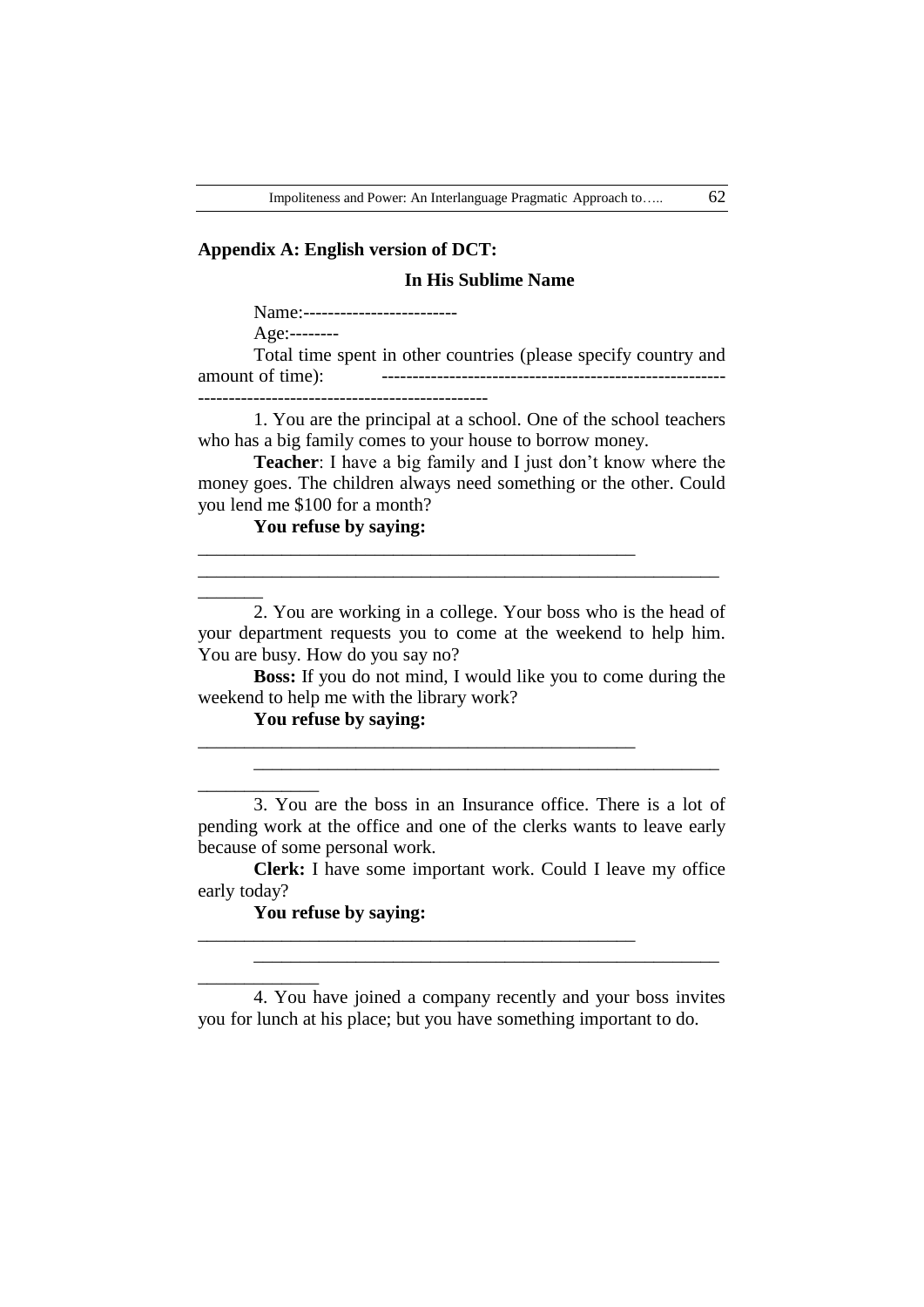**Boss:** How about you coming over to lunch tomorrow at my residence?

\_\_\_\_\_\_\_\_\_\_\_\_\_\_\_\_\_\_\_\_\_\_\_\_\_\_\_\_\_\_\_\_\_\_\_\_\_\_\_\_\_\_\_\_\_\_\_

**You refuse by saying:** 

5. You have a servant at home. While ironing your clothes she spoils one of your expensive dresses.

\_\_\_\_\_\_\_\_\_\_\_\_\_\_\_\_\_\_\_\_\_\_\_\_\_\_\_\_\_\_\_\_\_\_\_\_\_\_\_\_\_\_\_\_\_\_\_\_\_\_

Servant: Madam, I am so sorry, I didn't mean to but while ironing your clothes, I have burnt your dress. Please tell me from where you have purchased it? I will replace it with a new one.

\_\_\_\_\_\_\_\_\_\_\_\_\_\_\_\_\_\_\_\_\_\_\_\_\_\_\_\_\_\_\_\_\_\_\_\_\_\_\_\_\_\_\_\_\_\_\_\_\_\_\_\_\_

# **You refuse by saying:**

6. You are a secondary school teacher and you ask one of your students (Peter Jones) to get a book from the library. What would you say to Peter?

\_\_\_\_\_\_\_\_\_\_\_\_\_\_\_\_\_\_\_\_\_\_\_\_\_\_\_\_\_\_\_\_\_\_\_\_\_\_\_\_\_\_\_\_\_\_\_\_\_\_\_\_\_\_\_\_

\_\_\_\_\_\_\_\_\_\_\_\_\_\_\_\_\_\_\_\_\_\_\_\_\_\_\_\_\_\_\_\_\_\_\_\_\_\_\_\_\_\_\_\_\_\_\_\_\_\_

\_\_\_\_\_\_\_\_\_\_\_\_\_\_\_\_\_\_\_\_\_\_\_\_\_\_\_\_\_\_\_\_\_\_\_\_\_\_\_\_\_\_\_\_\_\_\_\_\_\_

# **You:**

\_\_\_\_\_\_\_\_\_\_\_\_\_

\_\_\_\_\_\_\_\_\_\_\_\_\_

 $\overline{\phantom{a}}$ 

\_\_\_\_\_\_\_\_\_\_\_\_\_

\_\_\_\_\_\_\_\_\_\_\_\_\_

7. This semester has just begun. During a class of fifty people, the professor wants everybody to pick a book as a reference book for the final paper. In front of the class, the professor passionately suggests a book he or she likes very much. However, you have read the book and found it very boring.

The professor says, "This is really a good book. I strongly recommend it to you!"

\_\_\_\_\_\_\_\_\_\_\_\_\_\_\_\_\_\_\_\_\_\_\_\_\_\_\_\_\_\_\_\_\_\_\_\_\_\_\_\_\_\_\_\_\_\_\_

**You disagree by saying:** 

8. You are supposed to hand in an assignment to your professor today. You have not been able to finish it. You would like to ask for an extension. What would you say to your professor?

\_\_\_\_\_\_\_\_\_\_\_\_\_\_\_\_\_\_\_\_\_\_\_\_\_\_\_\_\_\_\_\_\_\_\_\_\_\_\_\_\_\_\_\_\_\_\_\_\_\_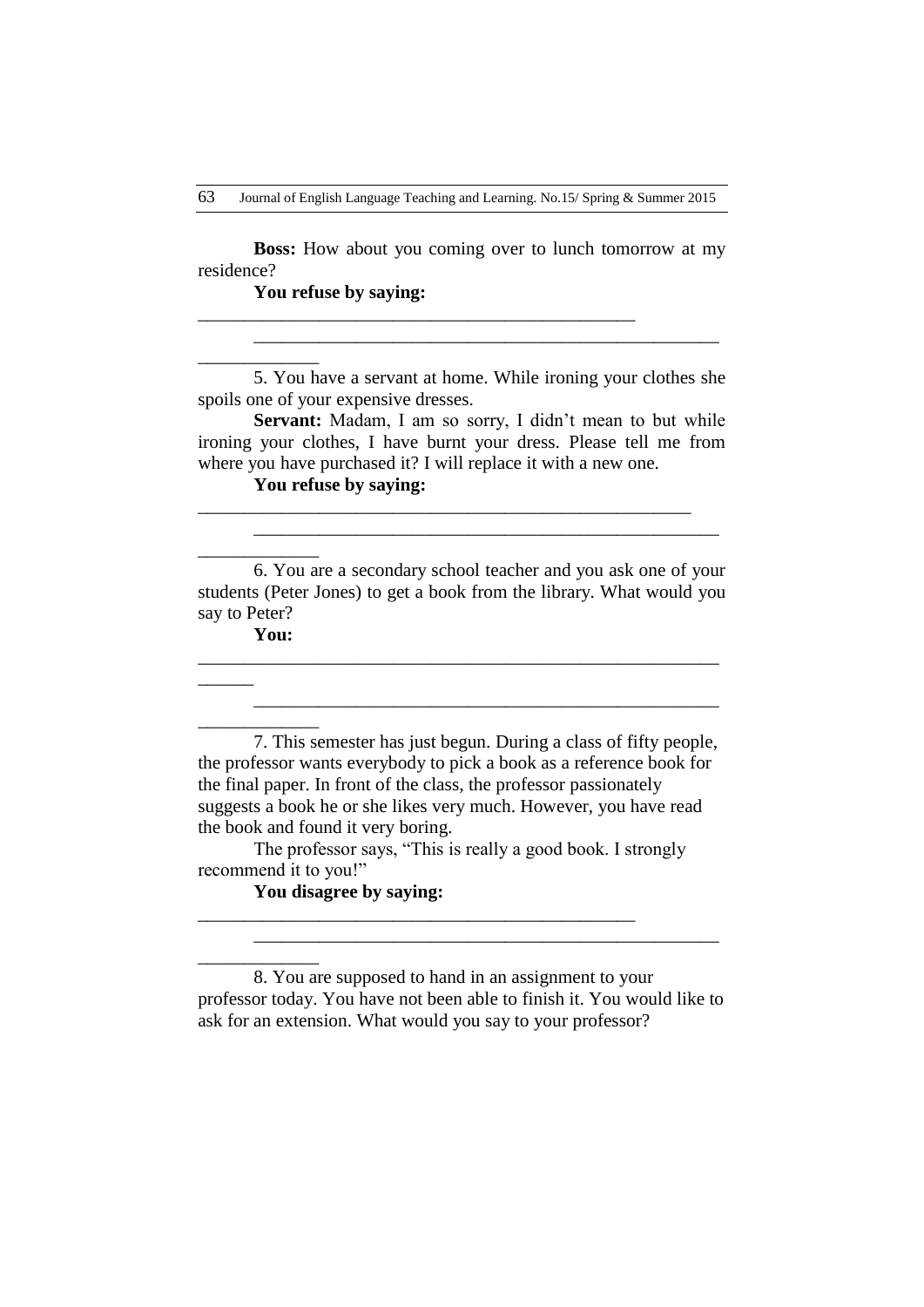\_\_\_\_\_\_\_\_\_\_\_\_\_\_\_\_\_\_\_\_\_\_\_\_\_\_\_\_\_\_\_\_\_\_\_\_\_\_\_\_\_\_\_\_\_\_\_\_\_\_\_\_\_\_\_\_

# **You:**

 $\overline{\phantom{a}}$ 

 $\overline{\phantom{a}}$ 

 $\overline{\phantom{a}}$ 

 $\overline{\phantom{a}}$ 

\_\_\_\_\_\_\_\_\_\_\_\_\_ 9. Your younger brother (or sister) has used your cell phone without asking for your permission. How do you complain? **You:** 

\_\_\_\_\_\_\_\_\_\_\_\_\_\_\_\_\_\_\_\_\_\_\_\_\_\_\_\_\_\_\_\_\_\_\_\_\_\_\_\_\_\_\_\_\_\_\_\_\_\_\_\_\_\_\_\_

 $\frac{1}{2}$  ,  $\frac{1}{2}$  ,  $\frac{1}{2}$  ,  $\frac{1}{2}$  ,  $\frac{1}{2}$  ,  $\frac{1}{2}$  ,  $\frac{1}{2}$  ,  $\frac{1}{2}$  ,  $\frac{1}{2}$  ,  $\frac{1}{2}$  ,  $\frac{1}{2}$  ,  $\frac{1}{2}$  ,  $\frac{1}{2}$  ,  $\frac{1}{2}$  ,  $\frac{1}{2}$  ,  $\frac{1}{2}$  ,  $\frac{1}{2}$  ,  $\frac{1}{2}$  ,  $\frac{1$ 

\_\_\_\_\_\_\_\_\_\_\_\_\_\_\_\_\_\_\_\_\_\_\_\_\_\_\_\_\_\_\_\_\_\_\_\_\_\_\_\_\_\_\_\_\_\_\_\_\_\_

10. You want to watch your favorite TV show but your father is watching another channel. How do you ask him to change the channel?

\_\_\_\_\_\_\_\_\_\_\_\_\_\_\_\_\_\_\_\_\_\_\_\_\_\_\_\_\_\_\_\_\_\_\_\_\_\_\_\_\_\_\_\_\_\_\_\_\_\_\_\_\_\_\_\_

**You:** 

\_\_\_\_\_\_\_\_\_\_\_\_\_

**Qustion:** In English classrooms in our society there has always been an emphasis on polite patterns without a reference to the less polite or the impolite patterns of language. Since every language includes both polite and impolite patterns, do you agree with the inclusion of this aspect of language in language classrooms? Please explain your reasons for agreement or disagreement.

# **Thank you for your efforts and time,,,,,**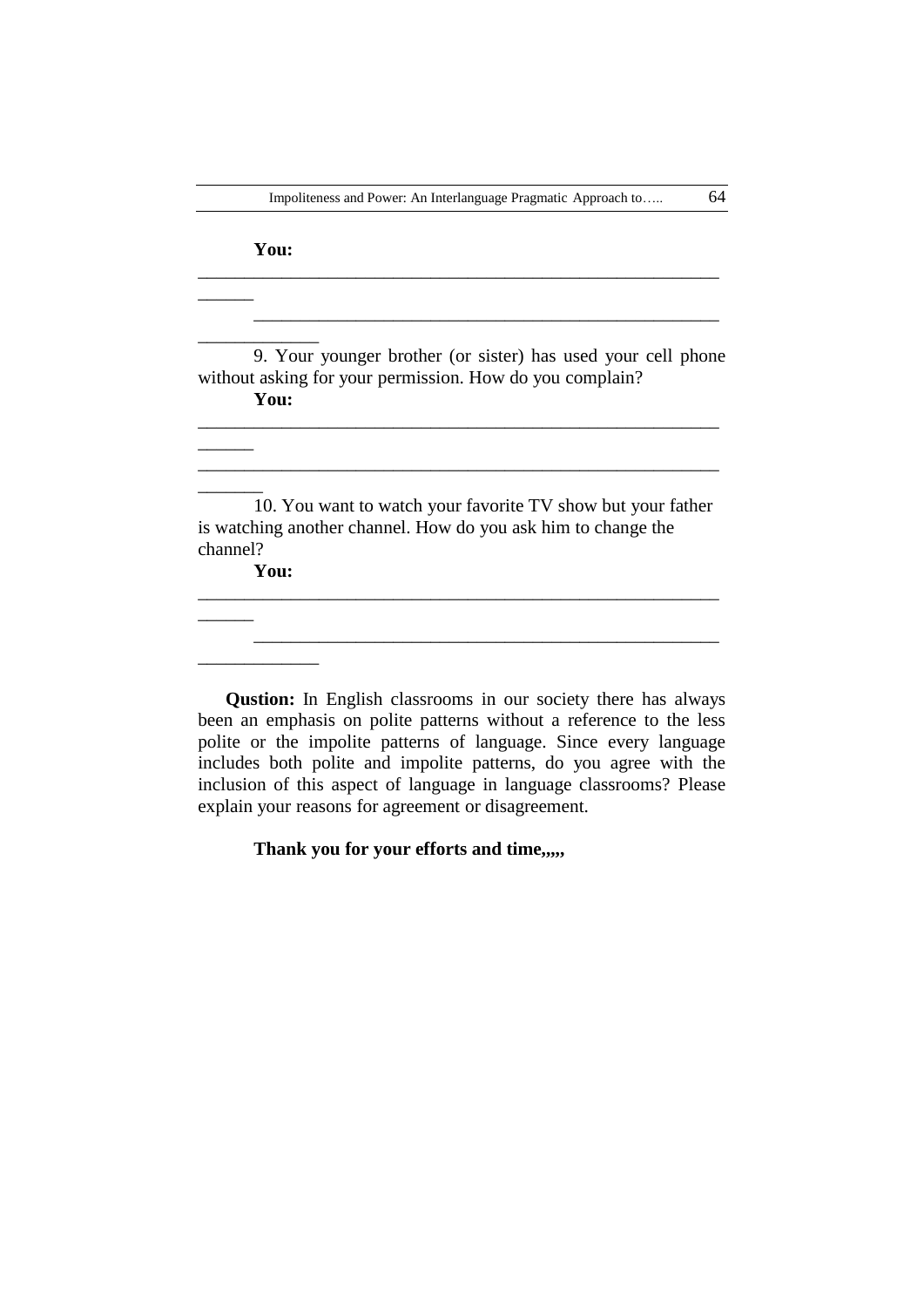### **Appendix B: Persian version of the DCT:**

 $\langle \langle \rangle$  هو الحق »

نام و نام خانوادگی: ---------------------------طي: ----------------------------- مدت زمانی که دریک کشور خارجی گذرانیده اید (لطفا نام کشور و زمان دقیق را بٌْیظیذ(: --------------------------------------------------------------------- .------------------------------------

• لطفا موقعیت های زیر را با دقت مطالعه فرمایید و پاسخ خود را در قسمت خالی بنویسید. در مورد جوابی که باید بدهید فکر نکنید، بلکه در حد امکان به صورت طبیعی پاسخ دهید. 1. شَما مدیر یک مدرسه هستید. یکی از معلمان مدرسه که خانواده ای پزجمعیت دارد برای قرض گرفتن پول به خانه ی شما می آید. معلم: من یه خانواده ی پرجمعیت دارم و نمیدونم پولم چطور خرج میشه. بچه ها همیشه یه چیزی نیاز دارن. میتونید به من ۱۰۰ هزار تومن برای یک ماه قرض بدین؟ شما اینگونه در خواست او را ر د میکنید:

```
.____________
        ۲. شما در یک دانشگاه کار می کنید. رئیس شما که رئیس دانشکده است از شما
در خو است می کند که تعطیلات آخر ِ هفته به دانشگاه بیایید تا به او کمک کنید. شما سرتان
                                      شلُّوغٌ است. چگونه درخواستش را رد می کنید.
        رئیس: اگه ایرادی نداره، میخوام آخر هفته بیاین و در کار کتابخانه به من کمک
                                                                             کنید.
                                                                             شما:
```
\_\_\_\_\_\_\_\_\_\_\_\_\_\_\_\_\_\_\_\_\_\_\_\_\_\_\_\_\_\_\_\_\_\_\_\_\_\_\_\_\_\_\_\_\_\_\_\_\_\_\_\_\_\_\_\_  $\mathcal{L}_\text{max}$  , and the contribution of the contribution of the contribution of the contribution of the contribution of the contribution of the contribution of the contribution of the contribution of the contribution of t  $\mathcal{L}_\text{max}$  , and the contribution of the contribution of the contribution of the contribution of the contribution of the contribution of the contribution of the contribution of the contribution of the contribution of t

\_\_\_\_\_\_\_\_\_\_\_\_\_\_\_\_\_\_\_\_\_\_\_\_\_\_\_\_\_\_\_\_\_\_\_\_\_\_\_\_\_\_\_\_\_\_\_\_\_\_\_\_\_\_\_\_ \_\_\_\_\_\_\_\_\_\_\_\_\_\_\_\_\_\_\_\_\_\_\_\_\_\_\_\_\_\_\_\_\_\_\_\_\_\_\_\_\_\_\_\_\_\_\_\_\_\_\_\_\_\_\_\_

\_\_\_\_\_\_\_\_\_\_\_\_\_\_\_\_\_\_\_\_\_\_\_\_\_\_\_\_\_\_\_\_\_\_\_\_\_\_\_\_\_\_\_\_\_\_\_\_\_\_\_\_\_\_\_\_ \_\_\_\_\_\_\_\_\_\_\_\_\_\_\_\_\_\_\_\_\_\_\_\_\_\_\_\_\_\_\_\_\_\_\_\_\_\_\_\_\_\_\_\_\_\_\_\_\_\_\_\_\_\_\_\_

> ۳. شما رئیس یک ادارِ ه بیمه هستید. کار زیادی در ادارِ ه باقی مانده و یکی از کارمندان می خواهد برای یک کار شخصی زودتر برود. کارمند: من کار مهمی دارم. ممکنه امروز زودتر برم؟ شما اینگونه در خواست او را رد میکنید:

.\_\_\_\_\_\_\_\_\_\_\_\_\_\_\_\_\_\_\_\_\_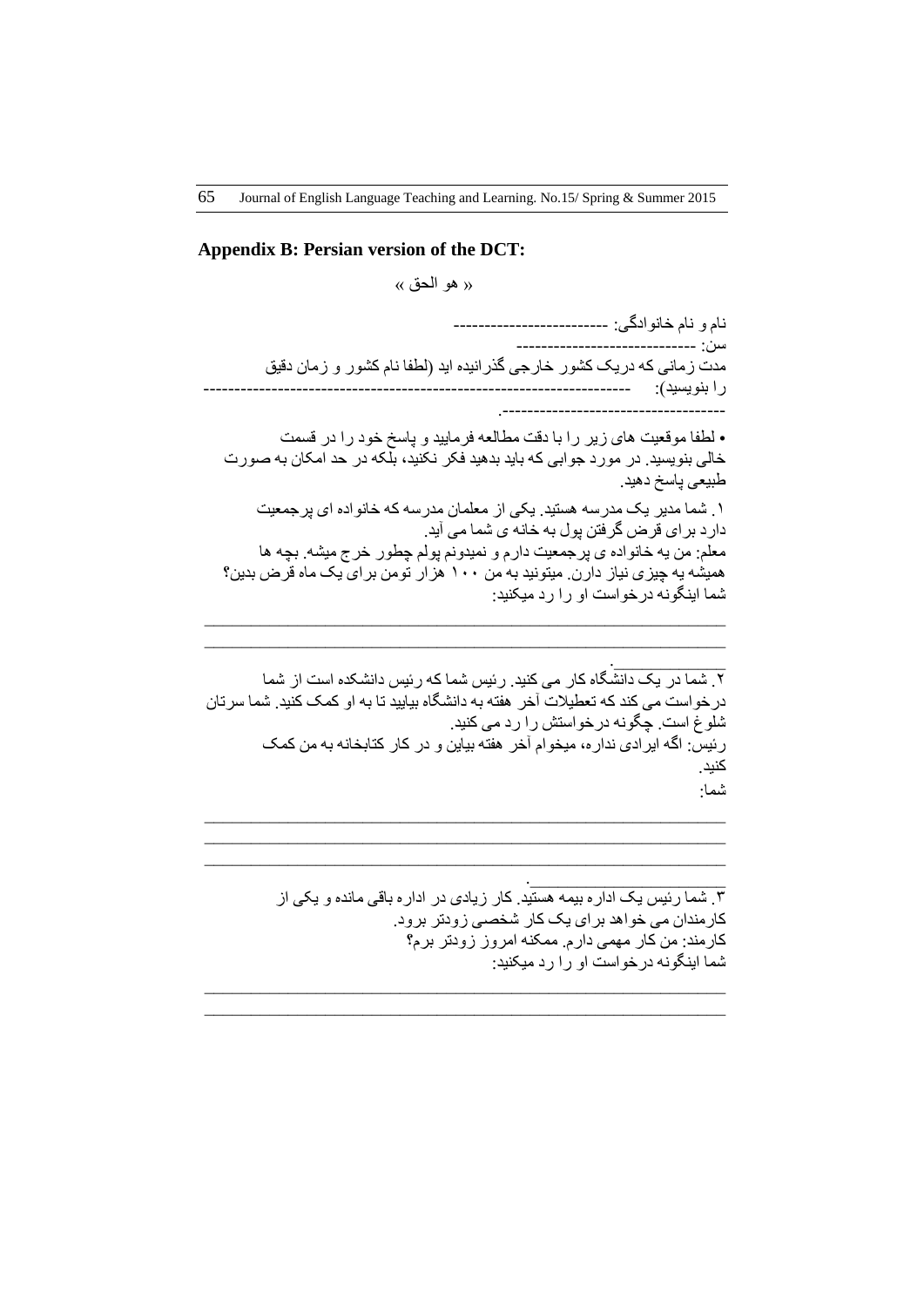\_\_\_\_\_\_\_\_\_\_\_\_\_\_\_\_\_\_\_\_\_\_\_\_\_\_\_\_\_\_\_\_\_\_\_\_\_\_\_\_\_\_\_\_\_\_\_\_\_\_\_\_\_\_\_\_

\_\_\_\_\_\_\_\_\_\_\_\_\_\_\_\_\_\_\_\_\_\_\_\_\_\_\_\_\_\_\_\_\_\_\_\_\_\_\_\_\_\_\_\_\_\_\_\_\_\_\_\_\_\_\_\_ \_\_\_\_\_\_\_\_\_\_\_\_\_\_\_\_\_\_\_\_\_\_\_\_\_\_\_\_\_\_\_\_\_\_\_\_\_\_\_\_\_\_\_\_\_\_\_\_\_\_\_\_\_\_\_\_ \_\_\_\_\_\_\_\_\_\_\_\_\_\_\_\_\_\_\_\_\_\_\_\_\_\_\_\_\_\_\_\_\_\_\_\_\_\_\_\_\_\_\_\_\_\_\_\_\_\_\_\_\_\_\_\_

.\_\_\_\_\_\_\_\_\_\_\_\_\_\_ ۴. شَما به تازگی به استخدام یک شرکت درآمده اید و رئیستان شما را به خانه اش به صرف ناهار دعوت می کند. اما شما کار مهمی دارید که باید انجام شود. ر ئيس: چطور ه فر دا ناهار بيای خونه من؟ شما اینگونه درخواست او را رد میکنید:

.\_\_\_\_\_\_\_\_\_\_\_\_\_\_\_\_\_\_\_\_ ۵ شما یک خدمتکار در خانه دارید. او در حین اتو زدن لباسهای شما، یکی از پیراهنهای گرانقیمتتان را می سوزاند. خدمتکار : خانم، ببخشید تو رو خدا. من نمی خواستم اینطوری بشه. وقتی لباسهاتونو اتو میزدم، پیراهنتون سوخت لطفا بگید از کجا خریدین من یه نوشو به جاش هی خزم. ػوا:\_\_\_\_\_\_\_\_\_\_\_\_\_\_\_\_\_\_\_\_\_\_\_\_\_\_\_\_\_\_\_\_\_\_\_\_\_\_\_\_\_\_\_\_\_\_\_

\_\_\_\_\_\_\_\_\_\_\_\_\_\_\_\_\_\_\_\_\_\_\_\_\_\_\_\_\_\_\_\_\_\_\_\_\_\_\_\_\_\_\_\_\_\_\_\_\_\_\_\_\_\_\_\_ \_\_\_\_\_\_\_\_\_\_\_\_\_\_\_\_\_\_\_\_\_\_\_\_\_\_\_\_\_\_\_\_\_\_\_\_\_\_\_\_\_\_\_\_\_\_\_\_\_\_\_\_\_\_\_\_ \_\_\_\_\_\_\_\_\_\_\_\_\_\_\_\_\_\_\_\_\_\_\_\_\_\_\_\_\_\_\_\_\_\_\_\_\_\_\_\_\_\_\_\_\_\_\_\_\_\_\_\_\_\_\_\_

\_\_\_\_\_\_\_\_\_\_\_\_\_\_\_\_\_\_\_\_\_\_\_\_\_\_\_\_\_\_\_\_\_\_\_\_\_\_\_\_\_\_\_\_\_\_\_\_\_\_\_\_\_\_\_\_

\_\_\_\_\_\_\_\_\_\_\_\_\_\_\_\_\_\_\_\_\_\_\_\_\_\_\_\_\_\_\_\_\_\_\_\_\_\_\_\_\_\_\_\_\_\_\_\_\_\_\_\_\_\_\_\_ \_\_\_\_\_\_\_\_\_\_\_\_\_\_\_\_\_\_\_\_\_\_\_\_\_\_\_\_\_\_\_\_\_\_\_\_\_\_\_\_\_\_\_\_\_\_\_\_\_\_\_\_\_\_\_\_

.\_\_\_\_\_\_\_\_\_\_\_\_\_ .<br>5 تأسما معلم یک مدرسه راهنمایی هستید و از یکی از شاگردانتان (مریم علوی) می خواهید یک کتاب از کتابخانه بیاورد. چه میگویید؟

. The contribution of the contribution of  $\mathcal{L}_\mathcal{L}$ 

.7 تزم جذیذ تاسٍ آغاس ػذٍ اطت. در کالطی با 51 ًفز جوعیت، اطتاد اس ُوَ میخواهد که به عنوان کتاب مرجع برای این کلاس یک کتاب را تهیه کنند. در مقابل کلاس، استاد با حرارت کتابی را پیشنهاد می دهد که بسیار به آن علاقه دارد. با این حال، شما آن کتاب را خوانده اید و به نظرتان بسیار خسته کننده بوده است. استاد می گوید: این یک کتاب خیلی خوبه. من خوندن این کتاب ر و شدیدا به شما توصیه می کنم. شما اینگونه مخالفت میکنید:

\_\_\_\_\_\_\_\_\_\_\_\_\_\_\_\_\_\_\_\_\_\_\_\_\_\_\_\_\_\_\_\_\_\_\_\_\_\_\_\_\_\_\_\_\_\_\_\_\_\_\_\_\_\_\_\_  $\mathcal{L}_\text{max}$  , and the contribution of the contribution of the contribution of the contribution of the contribution of the contribution of the contribution of the contribution of the contribution of the contribution of t

 $\frac{1}{2}$